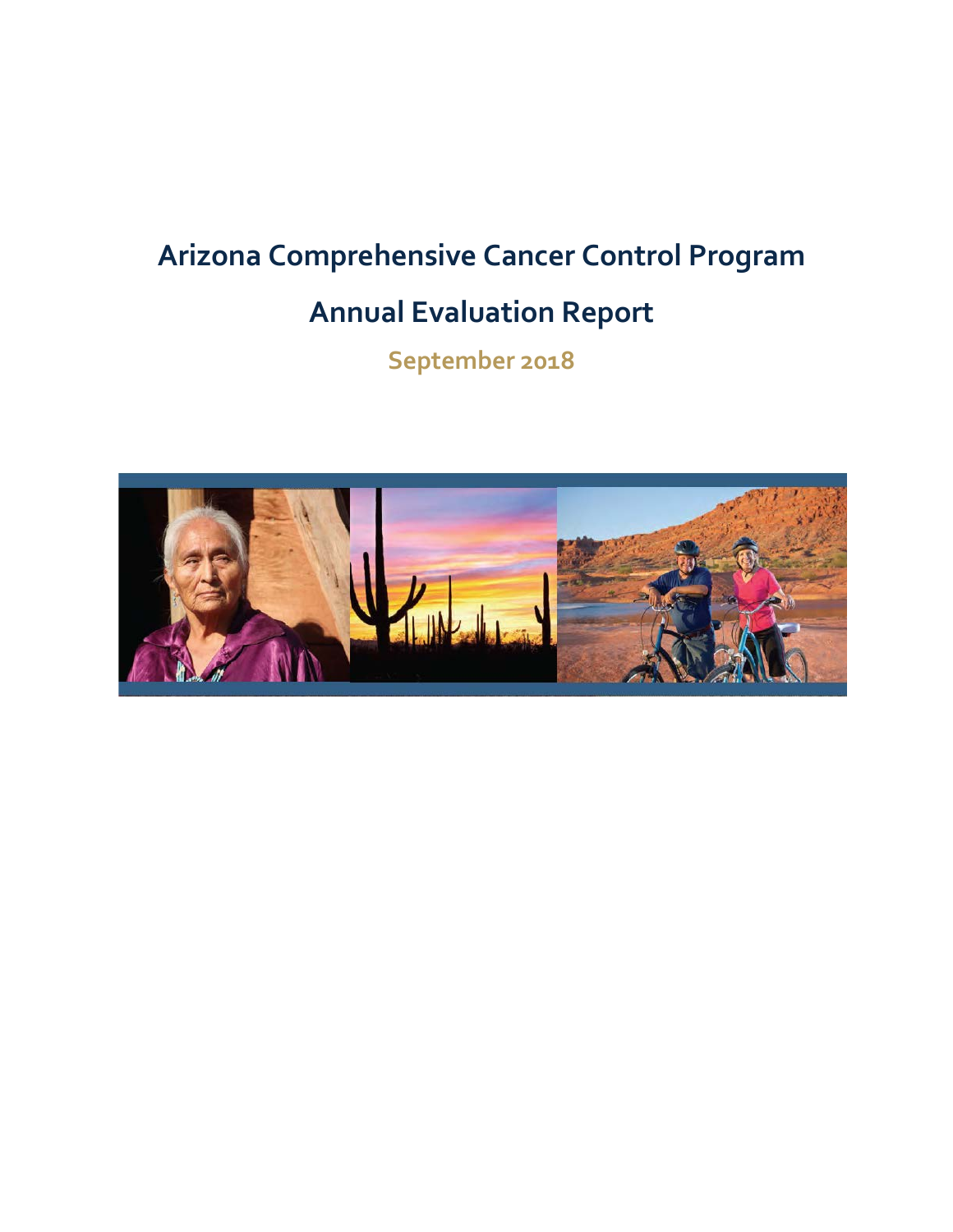# **Arizona Comprehensive Cancer Control Program Annual Evaluation Report - September 2018**

### **Submitted to:**

Arizona Department of Health Services Arizona Comprehensive Cancer Control Program 150 N. 18th Ave. Suite 300 Phoenix, Arizona 85007 Ph: (602) 364-0214 Fax: (602) 542-7520 <http://www.azcancercoalition.org/>

### **Submitted by:**

LeCroy & Milligan Associates, Inc. 2002 N. Forbes Blvd. Suite 108 Tucson, Arizona 85745 Ph: (520) 326-5154 Fax: (520) 326-5155 http://www.lecroymilligan.com/



### **Acknowledgments:**

The evaluation team thanks the Arizona Department of Health Services' Cancer Prevention and Control Program Office Chief, Virginia Warren and staff for their extensive efforts with the Arizona Comprehensive Cancer Control Program and the Arizona Cancer Coalition, as well as guidance with the evaluation. We are also appreciative of the Arizona Cancer Coalition Steering Committee, Work Groups, and general members for their contributions to this evaluation. The evaluation team includes Michele Schmidt, MPA and Pamela Hill, MPH, and Senior Data Management Specialist Frankie Valenzuela.

### **About LeCroy & Milligan Associates:**

Founded in 1991, LeCroy & Milligan Associates, Inc. is a consulting firm specializing in social services and education program evaluation and training that is comprehensive, research-driven and useful. Our goal is to provide effective program evaluation and training that enables stakeholders to document outcomes, provide accountability, and engage in continuous program improvement. With central offices located in Tucson, Arizona, LeCroy & Milligan Associates has worked at the local, state and national level with a broad spectrum of social services, criminal justice, education and behavioral health programs.

**Suggested Citation:** LeCroy & Milligan Associates, Inc. (2018). *Arizona Comprehensive Cancer Control Program: Annual Evaluation Report.* Tucson, AZ: Author.

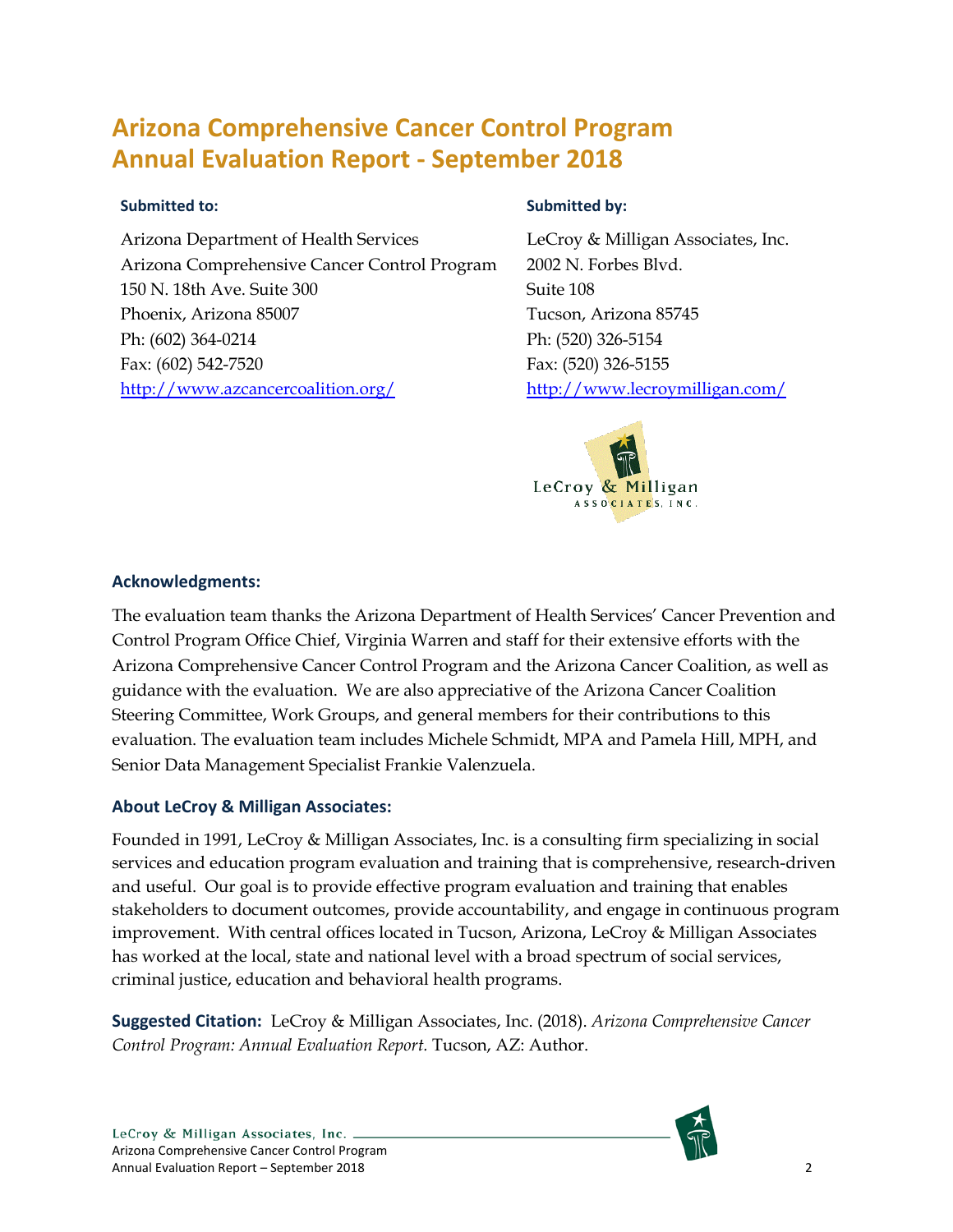# **Table of Contents**

| ${\bf Program}\, {.} \label{eq:1} .$ |
|--------------------------------------|
| $\bf Findings \, 10$                 |
|                                      |
|                                      |
|                                      |
|                                      |

# **List of Exhibits**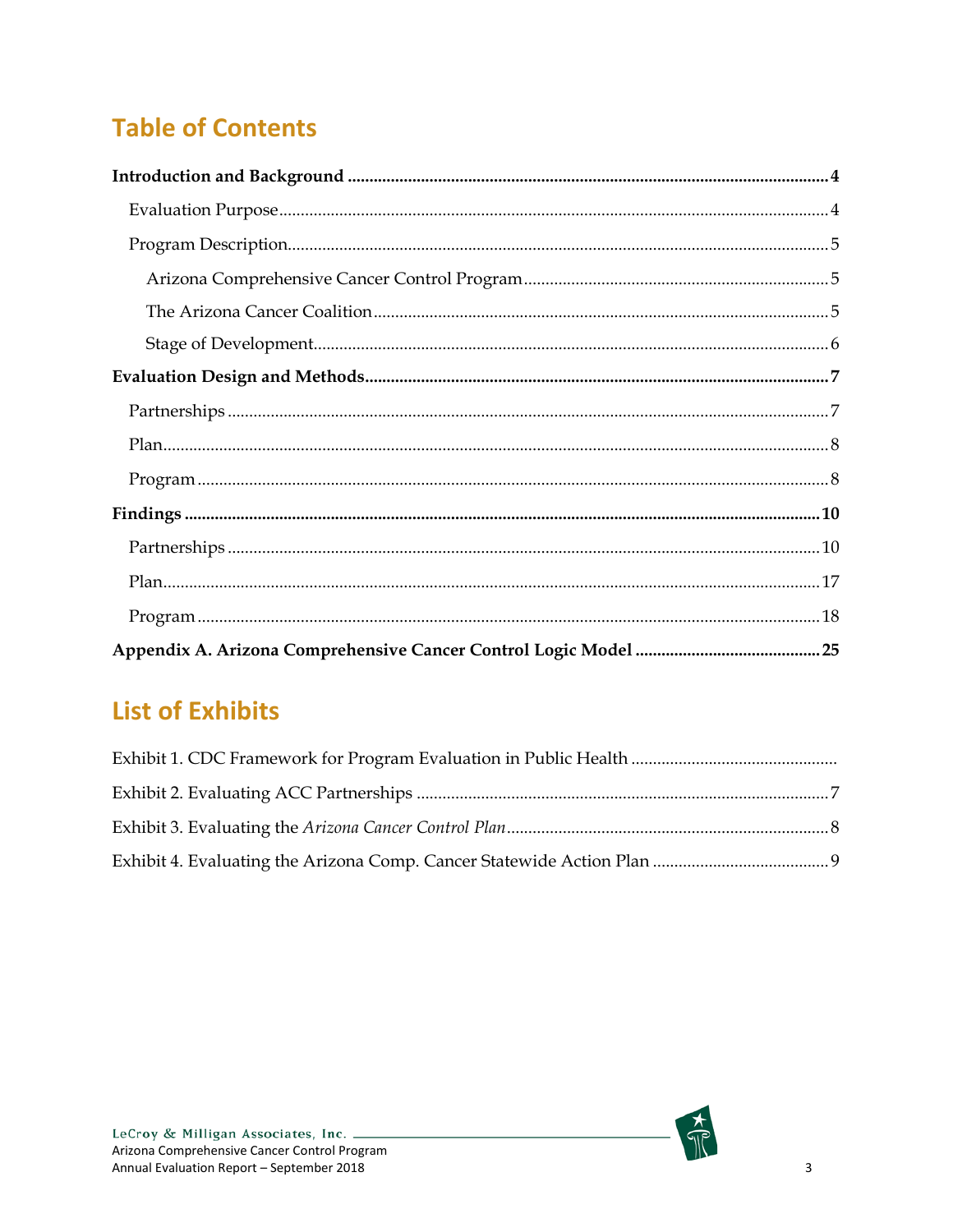# <span id="page-3-0"></span>Introduction and Background

The Centers for Disease Control and Prevention (CDC) identifies the National Comprehensive Cancer Control Program (NCCCP) as "developing and providing an integrated and coordinated approach to reduce the incidence, morbidity, and mortality of cancer through prevention, early detection, treatment, rehabilitation, and palliation." The Arizona Comprehensive Cancer Control Program is based out of the Arizona Department of Health Services (ADHS), Cancer Prevention and Control Programs, and supports the Arizona Cancer Coalition (ACC), the statewide comprehensive cancer control coalition. The Comprehensive Cancer Control Program is funded by the CDC's *Cancer Prevention and Control Program for State, Territorial and Tribal Organizations* from 6/30/2017 - 6/29/2022. This evaluation report covers the first Fiscal Year (FY1) of grant funding, from 6/30/2017 - 6/29/2018.

# <span id="page-3-1"></span>**Evaluation Purpose**

The Arizona Comprehensive Cancer Control Program is charged with accomplishing systems level changes to create sustainable impact on cancer prevention, detection, and care. LeCroy & Milligan Associates is the external evaluator contracted by ADHS to perform a comprehensive evaluation of the Arizona Comprehensive Cancer Control Program across the three Ps, in accordance with the *Evaluation Plan*:

- **Partnerships:** the quality, contributions, and impacts of the Arizona Cancer Coalition (ACC).
- **Plan:** the quality and implementation of the statewide *Arizona Cancer Control Plan*, which serves as a foundation for the ACC.
- **Program:** the extent to which interventions outlined in the Arizona Comprehensive Cancer Control Action Plan (ACCC Action Plan) are executed and yield intended results.

The **process evaluation** assesses whether the Comprehensive Cancer Control Program has been implemented as intended, and why or why not. The **outcome evaluation** assesses whether or not the Comprehensive Cancer Control Program is making progress on the short, immediate, and long-term outcomes it is intended to yield. This plan is aligned with the CDC Framework for Program Evaluation in Public Health (CDC, 2010), including the six steps and four standards (see Exhibit 1).



Exhibit 1. CDC Framework for Program Evaluation in Public Health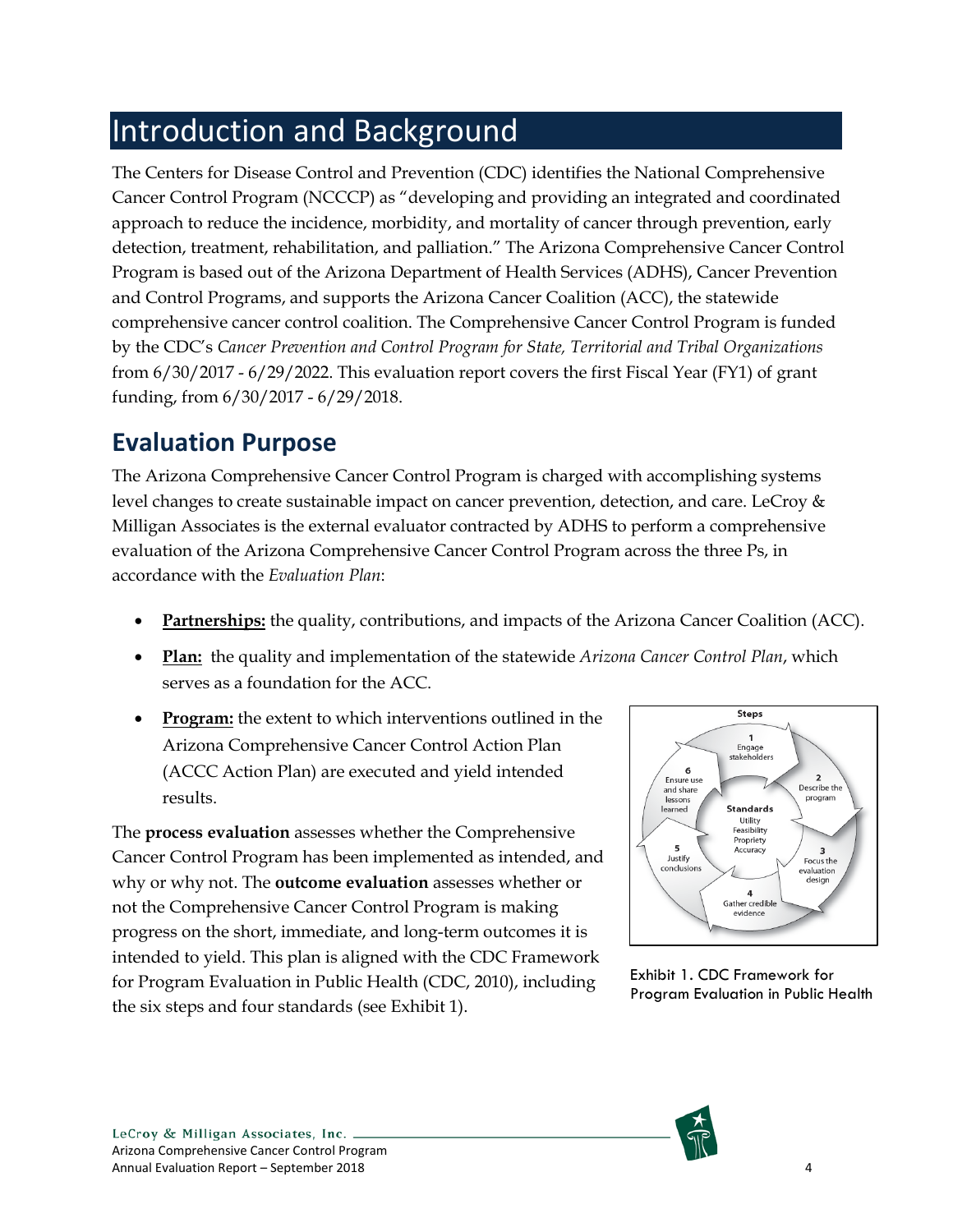# <span id="page-4-0"></span>**Program Description**

# <span id="page-4-1"></span>**Arizona Comprehensive Cancer Control Program**

The Arizona Comprehensive Cancer Control Program currently operates out of ADHS Bureau of Tobacco and Chronic Disease, Office of Cancer Prevention and Control, which provides the opportunity for collaborating, supporting, and promoting other cancer prevention services at a direct service level and from a policy, systems, and environmental change level. The goal of Arizona's Comp. Cancer Program is to reduce the burden of cancer in Arizona through three main functions:

- 1. Maintain a comprehensive cancer control coalition the ACC;
- 2. Assess the burden of cancer in our state and determine priorities for interventions; and
- 3. Develop and implement a statewide comprehensive cancer control plan.

Appendix A shows the Arizona Comprehensive Cancer Control Program Logic Model. This Logic Model shows the program inputs/resources, major activities, and the anticipated outputs and outcomes of the program.

# <span id="page-4-2"></span>**The Arizona Cancer Coalition**

The ACC is a coalition of cancer control leaders from throughout the state of Arizona who share the vision of reducing Arizona's cancer burden. These leaders include members of state, county, local, and tribal **government**; **non-profit organizations** (cancer patient advocacy, education, and research organizations, philanthropic and advisory organizations); the **health care sector (**private, public, and non-profit clinics, hospitals, cancer treatment centers, and hospice); the **private sector (**insurance, pharmaceutical, and health care advisory/quality assurance agencies); and **cancer survivors** and their advocates. The goals of the ACC are:

- 1) Writing and implementing the *Arizona Cancer Control Plan* through the ACC and its Work Groups;
- 2) Recruiting, retaining, and mobilizing a broad membership comprised of partners from throughout Arizona: health care professionals, cancer survivors, researchers, legislators, public health representatives, caregivers, volunteers, and community-based organizations;
- 3) Recruiting, retaining, and nominating Work Group leaders from coalition members holding leadership, decision-making, and influential positions within their organizations across sectors, e.g. hospital directors, public sector office chief;
- 4) Developing the leadership and action-planning capacity within each ACC Work Group; and
- 5) Increasing ACC activity across the major regions in Arizona (north, central, and south).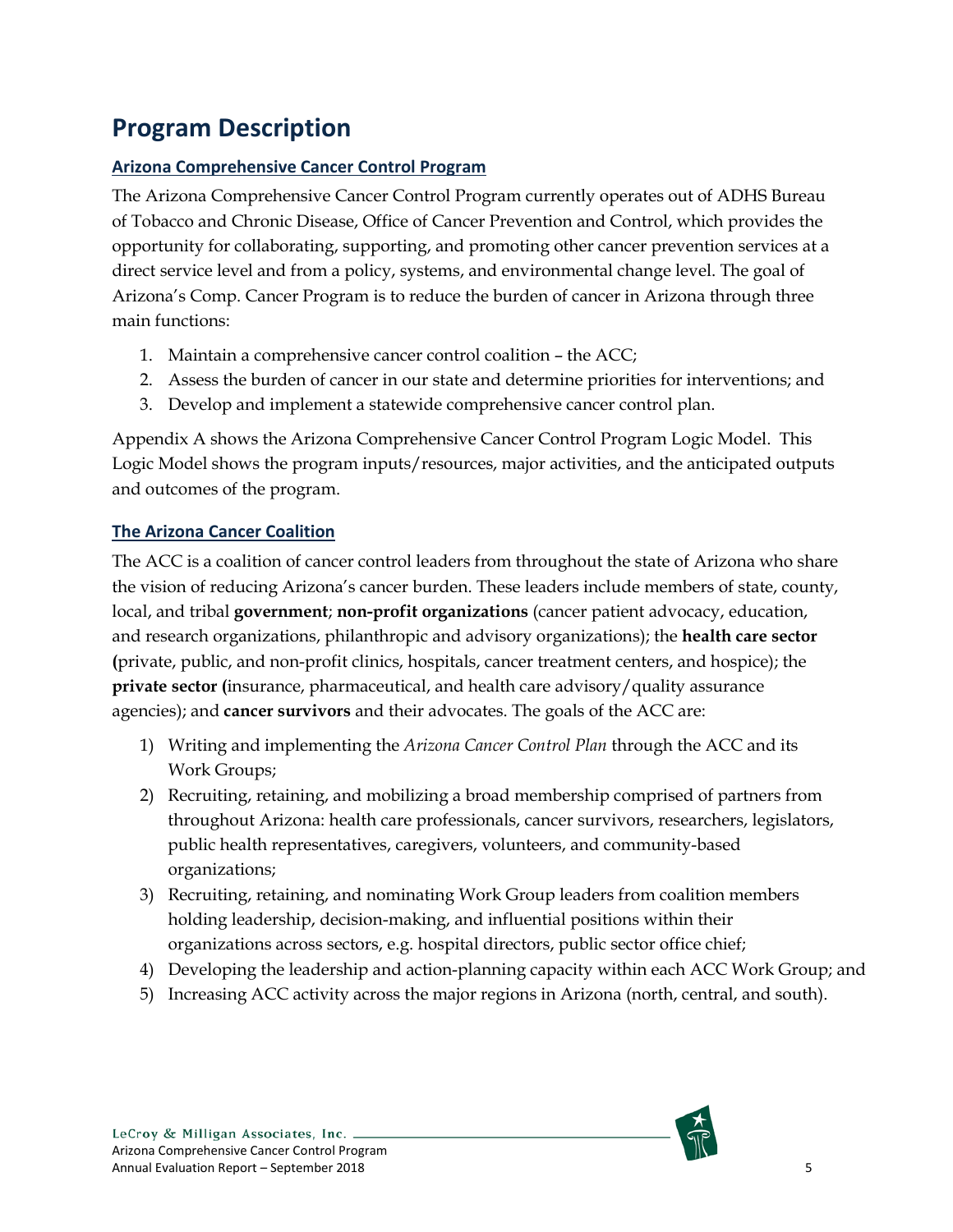#### <span id="page-5-0"></span>**Stage of Development**

The Arizona Comprehensive Cancer Control Program continues to build on the foundation set during the previous years of funding. The ACC is writing the *[Arizona Cancer Control Plan 2019–](http://www.azdhs.gov/documents/prevention/health-systems-development/cancer-prevention-control/data-manuals-forms/14-18-az-cancer-control-plan.pdf) [202](http://www.azdhs.gov/documents/prevention/health-systems-development/cancer-prevention-control/data-manuals-forms/14-18-az-cancer-control-plan.pdf)3* to reduce the burden of cancer in Arizona. The ACC has also undergone natural leadership changes over time, with the recruitment of new Coalition and Work Group Chairs. Given these changes, the Comp. Cancer Program is in the planning stage of development, which involves applying the building blocks to develop a revised comprehensive cancer control plan. ADHS will continue to partner with member organizations of the ACC to implement evidence-based policy, systems, and environmental change strategies enabling communities to enhance their impact on cancer. The *Arizona Cancer Control Plan* will be updated and rewritten during FY2 of this grant's funding cycle. This plan will focus on several essential goals including policy, prevention, early detection, treatment, and quality of life, which will drive the efforts of the ACC Work Groups.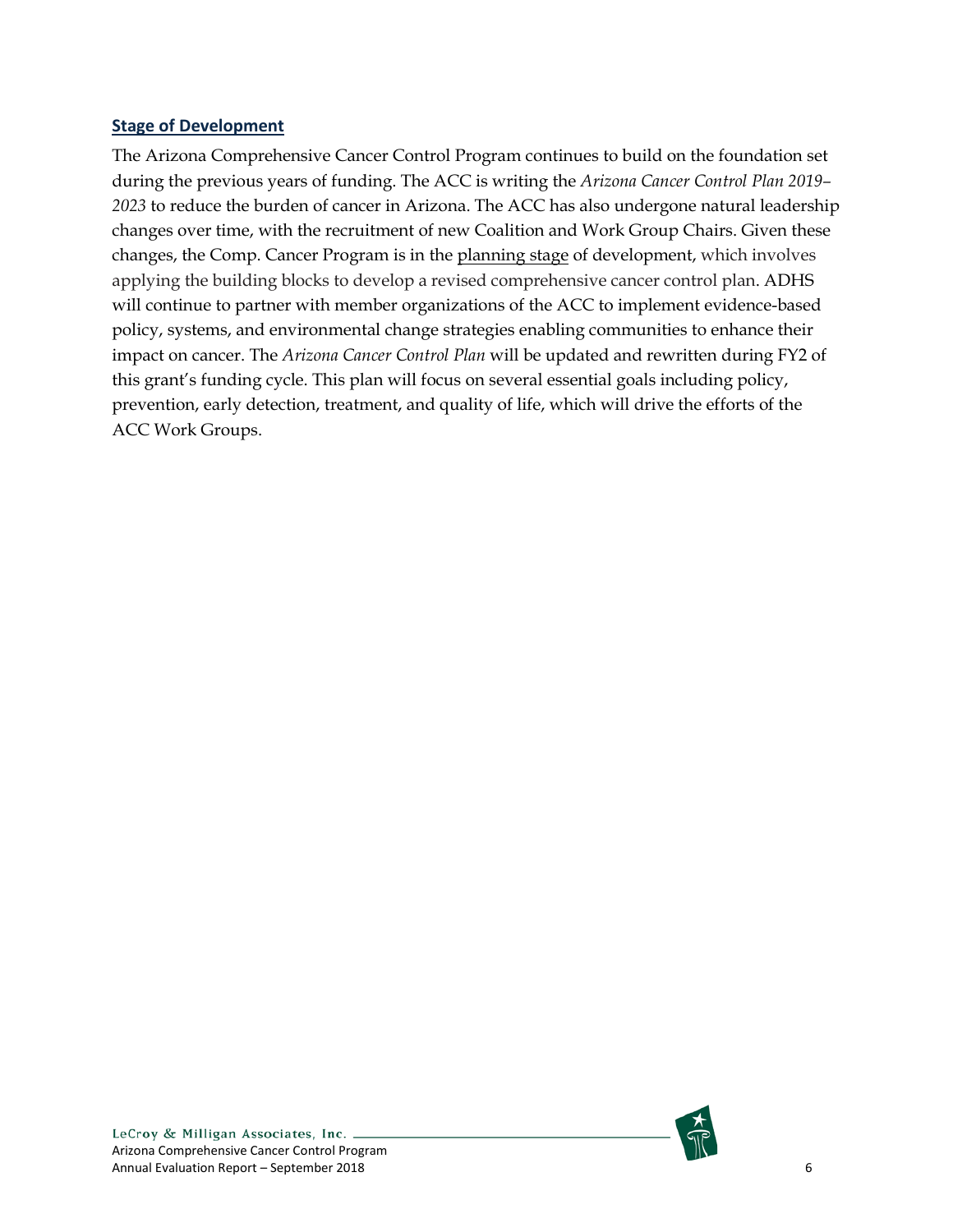# <span id="page-6-0"></span>Evaluation Design and Methods

The evaluation of the Arizona Comprehensive Cancer Control Program is developmental, and as such, the evaluation plan evolves as the program implementation progresses, new stakeholders emerge, and partnerships are strengthened. Exhibits 2-4 display the evaluation questions, indicators, data sources, collection strategies, and timing of evaluation activities for FY1, for each of the three Ps.

# <span id="page-6-1"></span>**Partnerships**

The ACC is a statewide coalition of cancer control leaders dedicated to the mission of reducing the cancer burden in Arizona. Members include public-sector representatives, members of the public, non-profit organizations, health, medical, and business communities, the research community, cancer survivors, and advocates. Exhibit 2 outlines the evaluation questions, indicators, and data sources and collection strategies for evaluating the quality, contributions, and impacts of the ACC partnership.

| <b>Evaluation Question</b>                                                                                                                | Indicator(s)                                                                                                                                                  | <b>Data Source(s)</b>                                                                 | <b>Data Collection</b><br>Method(s)                                               | <b>Timing</b>                                                          |
|-------------------------------------------------------------------------------------------------------------------------------------------|---------------------------------------------------------------------------------------------------------------------------------------------------------------|---------------------------------------------------------------------------------------|-----------------------------------------------------------------------------------|------------------------------------------------------------------------|
| To what extent are<br>community partners<br>engaged in the ACC and<br>Work Groups?                                                        | Members regularly ACC and<br>Work Group meetings.                                                                                                             | Meeting<br>attendance<br>records;<br>minutes                                          | Review of<br>attendance<br>records and<br>minutes                                 | Ongoing, as<br>meetings are<br>scheduled                               |
| To what extent are<br>community partners<br>satisfied with the ACC and<br>Work Groups?                                                    | Partners report satisfaction<br>with ACC and Work Group<br>Meetings. Partners give the<br><b>ACC</b> improved ratings<br>compared to baseline survey<br>data. | Meeting<br><b>Effectiveness</b><br>Survey<br>Coordination/<br>Collaboration<br>Survey | <b>Surveys</b><br>distributed at ACC.<br>Meetings;<br>Annual ACC<br>Member Survey | Annually, as<br>meetings are<br>scheduled                              |
| What partners are<br>represented in the ACC<br>and what are membership<br>gaps? How are members<br>recruited and engaged to<br>fill gaps? | Number and types of sectors<br>represented.<br>Representativeness of key<br>organizations.<br>Member recruitment and<br>engagement.                           | $ACC$ and<br>Work Group<br>Membership<br>rosters                                      | Gap analysis of<br>member data                                                    | Ongoing data<br>collection from<br>members; Annual<br>analysis of data |
| To what extent do Work<br>Group Chairs feel<br>supported by ADHS<br>leaders?                                                              | Work Group Chairs report<br>feeling supported by ADHS<br>leaders.                                                                                             | Work Group<br>Chairs                                                                  | Interviews with<br>Work Group<br>Chairs                                           | Annually                                                               |

#### <span id="page-6-2"></span>Exhibit 2. Evaluating ACC Partnerships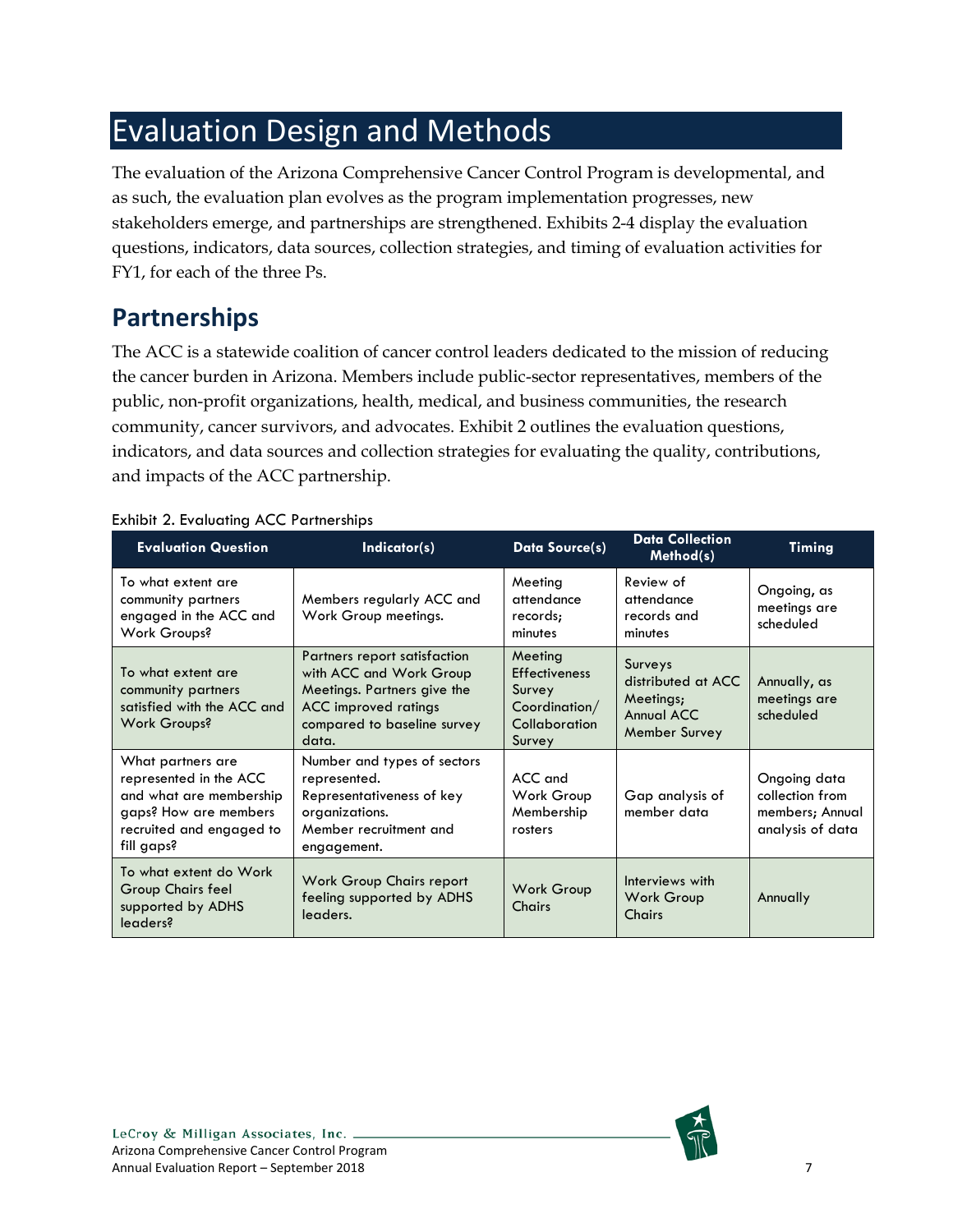# <span id="page-7-0"></span>**Plan**

Exhibit 3 outlines the evaluation questions, indicators, and data sources and collection strategies for evaluating the quality and implementation of the *Arizona Cancer Control Plan*.

| <b>Evaluation Question</b>                                                                                                                                                             | Indicator(s)                                                                                                                                                | Data Source(s)                                                                                                                        | <b>Data Collection</b><br>Method(s)                                                                                                                                   | Timing                                   |
|----------------------------------------------------------------------------------------------------------------------------------------------------------------------------------------|-------------------------------------------------------------------------------------------------------------------------------------------------------------|---------------------------------------------------------------------------------------------------------------------------------------|-----------------------------------------------------------------------------------------------------------------------------------------------------------------------|------------------------------------------|
| To what extent is the<br>Arizona Cancer Control<br>Plan revised to address<br>the burden of cancer in<br>Arizona?                                                                      | A revised Arizona<br>Cancer Control Plan is<br>developed.                                                                                                   | Revised Arizona Cancer<br><b>Control Plan</b><br>documentation                                                                        | Review of Arizona<br><b>Cancer Control Plan</b><br>documentation                                                                                                      | Ongoing                                  |
| To what extent does the<br><b>ACC and Work Groups</b><br>action plans align with<br>the Arizona Cancer<br>Control Plan? To what<br>extent are aligned<br>action plans<br>accomplished? | Number of Arizona<br><b>Cancer Control Plan</b><br>objectives integrated<br>into action plans.<br>Number and type of<br>aligned activities<br>accomplished. | Arizona Cancer Control<br>Plan documentation:<br>action plans; ADHS<br>quarterly updates;<br><b>Work Group minutes</b><br>and reports | Alignment<br>crosswalk of the<br>Arizona Cancer<br>Control Plan with<br>action plans;<br>review<br>documentation of<br>action plan<br>accomplishments;<br>Interviews. | $Quarterly -$<br>Sept, Dec,<br>Mar, June |

<span id="page-7-2"></span>Exhibit 3. Evaluating the *Arizona Cancer Control Plan*

# <span id="page-7-1"></span>**Program**

Arizona's Comp. Cancer Program has developed the state cancer plan and is tasked with facilitating its implementation. This task is done in collaboration with the ACC and its Work Groups. To accomplish implementation of this plan, the Comp. Cancer Program develops an annual ACCC Action Plan, as required by the CDC. This action plan outlines specific Program Period Objectives, Annual Objectives, and Activities. Additionally, the ACC Work Groups have developed annual action plans to support implementation of the state cancer plan. Exhibit 4 outlines the evaluation questions, indicators, and data sources and collection strategies for evaluating the plan.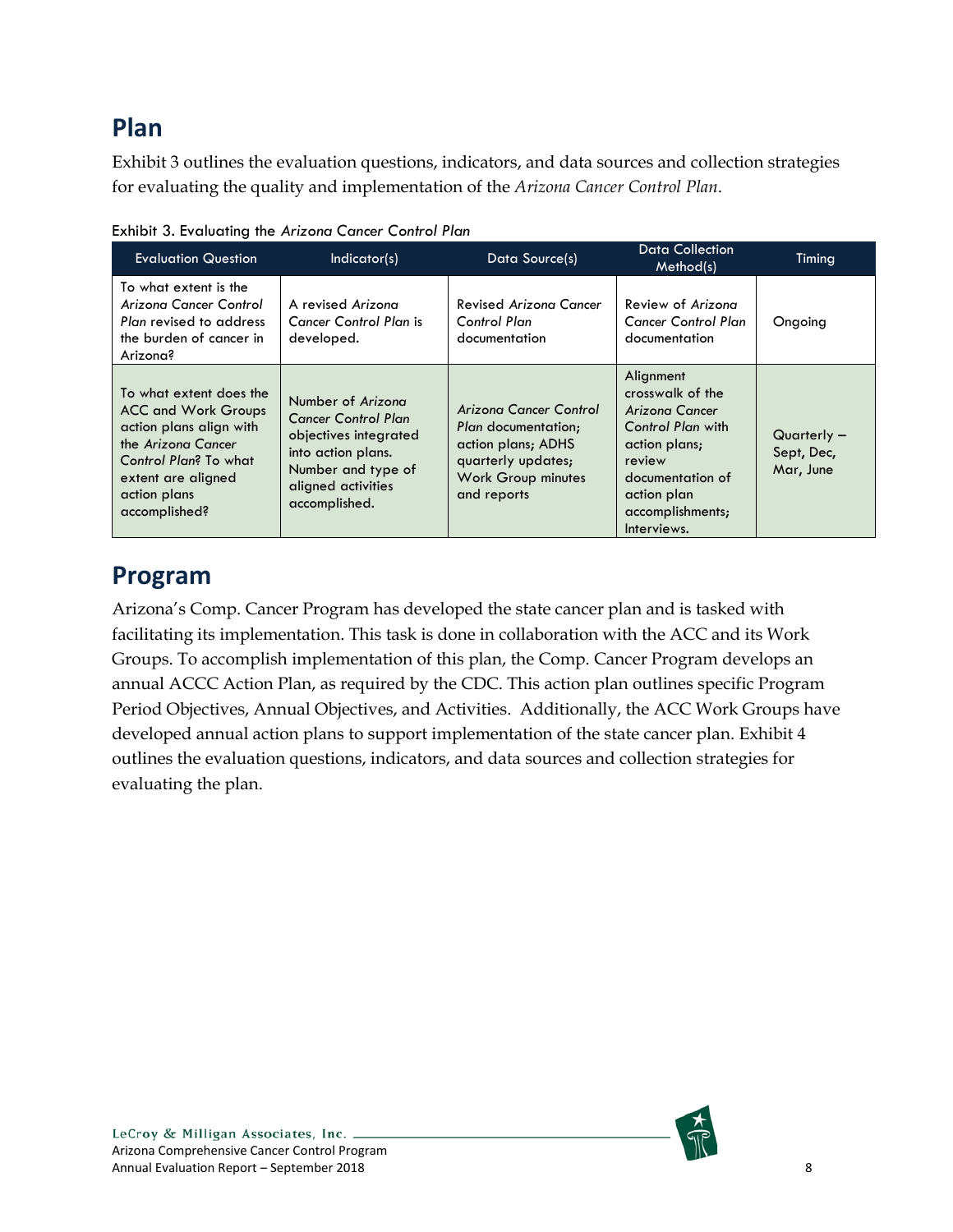| <b>Evaluation Question</b>                                                                                                                                                                                                                                            | Indicator(s)                                                                                                                                                                                                                        | <b>Data Source(s)</b>                                                                                                                                                                             | <b>Data Collection</b><br>Method(s)                                                                                                                                                                                                                                                | <b>Timing</b>                            |
|-----------------------------------------------------------------------------------------------------------------------------------------------------------------------------------------------------------------------------------------------------------------------|-------------------------------------------------------------------------------------------------------------------------------------------------------------------------------------------------------------------------------------|---------------------------------------------------------------------------------------------------------------------------------------------------------------------------------------------------|------------------------------------------------------------------------------------------------------------------------------------------------------------------------------------------------------------------------------------------------------------------------------------|------------------------------------------|
| What are the results of<br>the CCC Action Plan?<br>What annual objectives<br>were met and what<br>activities were<br>successfully<br>implemented?                                                                                                                     | Number and description<br>of action plan items<br>achieved.                                                                                                                                                                         | Work Group<br>minutes and<br>reports; action<br>plans; ADHS<br>quarterly updates;<br><b>AZ Cancer Registry</b><br>data                                                                            | Quarterly data<br>collection; review of<br>action plans, minutes,<br>and reports                                                                                                                                                                                                   | $Quarterly -$<br>Sept, Dec,<br>Mar, June |
| What factors facilitated<br>objectives and activities<br>that were successful?                                                                                                                                                                                        | Success factors identified                                                                                                                                                                                                          | <b>ACC Steering</b><br>Committee                                                                                                                                                                  | Stakeholder<br>Interviews;<br>Member Surveys                                                                                                                                                                                                                                       | Semi-Annually<br>- January<br>and June   |
| What was learned from<br>objectives and activities<br>that were not successful?                                                                                                                                                                                       | Lessons learned<br>identified                                                                                                                                                                                                       | <b>ACC Steering</b><br>Committee                                                                                                                                                                  | Stakeholder<br>Interviews;<br>Member Surveys                                                                                                                                                                                                                                       | Semi-Annually<br>- January and<br>June   |
| <b>What Project Period</b><br>Objectives (PPOs) are on<br>track for completion?                                                                                                                                                                                       | PPOs on track for<br>completion                                                                                                                                                                                                     | <b>ADHS PPO</b><br>documentation                                                                                                                                                                  | Data aggregation                                                                                                                                                                                                                                                                   | Semi-Annually<br>- January and<br>June   |
| What are barriers to<br>PPO completion?                                                                                                                                                                                                                               | <b>Barriers identified</b>                                                                                                                                                                                                          | <b>ACC Steering</b><br>Committee                                                                                                                                                                  | Stakeholder<br>Interviews                                                                                                                                                                                                                                                          | Semi-Annually<br>- January and<br>June   |
| Focus area: What<br>survivorship supports are<br>increased through the<br><b>ACC Quality of Life</b><br>Work Group action plan,<br>specifically the BAG IT<br>survivorship support and<br>advocacy program?<br>What impact do these<br>supports have on<br>survivors? | Number of individuals<br>receiving BAG IT<br>materials, as distributed<br>to survivors by<br>contracted clinics;<br>Survivorship website<br>analytics data; Positive<br>patient feedback<br>received on usefulness of<br>resources. | Quality of Life<br>Work Group<br>partner activities;<br><b>BAG IT distribution</b><br>data from<br>contracted clinics;<br><b>BAG IT recipients;</b><br>Survivorship<br>Website analytics<br>data. | Receipt of BAG IT<br>distribution data from<br>contracted clinics;<br>paper/online survey<br>of BAG IT recipients<br>through contracted<br>clinics; interviews with<br>recipients who agree<br>to additional follow-<br>up; analysis of<br>Survivorship Website<br>analytics data. | Semi-Annually<br>- January and<br>June   |
| Focus area: To what<br>extent does the CCC<br>support the Hopi Tribe in<br>developing a Hopi<br>Cancer Profile and Hopi<br><b>Cancer Control Plan?</b>                                                                                                                | Process and products<br>developed for Hopi<br>Cancer Control; Hopi<br>staff perspectives and<br>satisfaction                                                                                                                        | ACC Leadership;<br>ITCA; Hopi Cancer<br>Support Services                                                                                                                                          | Product and document<br>reviews; Stakeholder<br>interviews;<br>Stakeholder surveys                                                                                                                                                                                                 | Semi-Annually<br>- January and<br>June   |
| Focus area: What media<br>campaign efforts are<br>utilized by Bureau of<br><b>Tobacco and Chronic</b><br>Disease to link tobacco<br>use to cancer? What is<br>the long-term impact of<br>these efforts on cancer<br>incidence rates?                                  | Number and types of<br>media campaigns<br>produced; number and<br>types of partner<br>engagement strategies<br>used; campaign metrics;<br>change in lung cancer<br>incidence rates.                                                 | ACC Leadership;<br>Bureau media<br>campaign<br>leadership;<br>campaign metrics;<br>Arizona Cancer<br>Registry data                                                                                | Product and document<br>reviews; data<br>aggregation;<br>Stakeholder<br>interviews                                                                                                                                                                                                 | Semi-Annually<br>- January and<br>June   |

<span id="page-8-0"></span>

| Exhibit 4. Evaluating the Arizona Comp. Cancer Statewide Action Plan |  |  |
|----------------------------------------------------------------------|--|--|
|                                                                      |  |  |

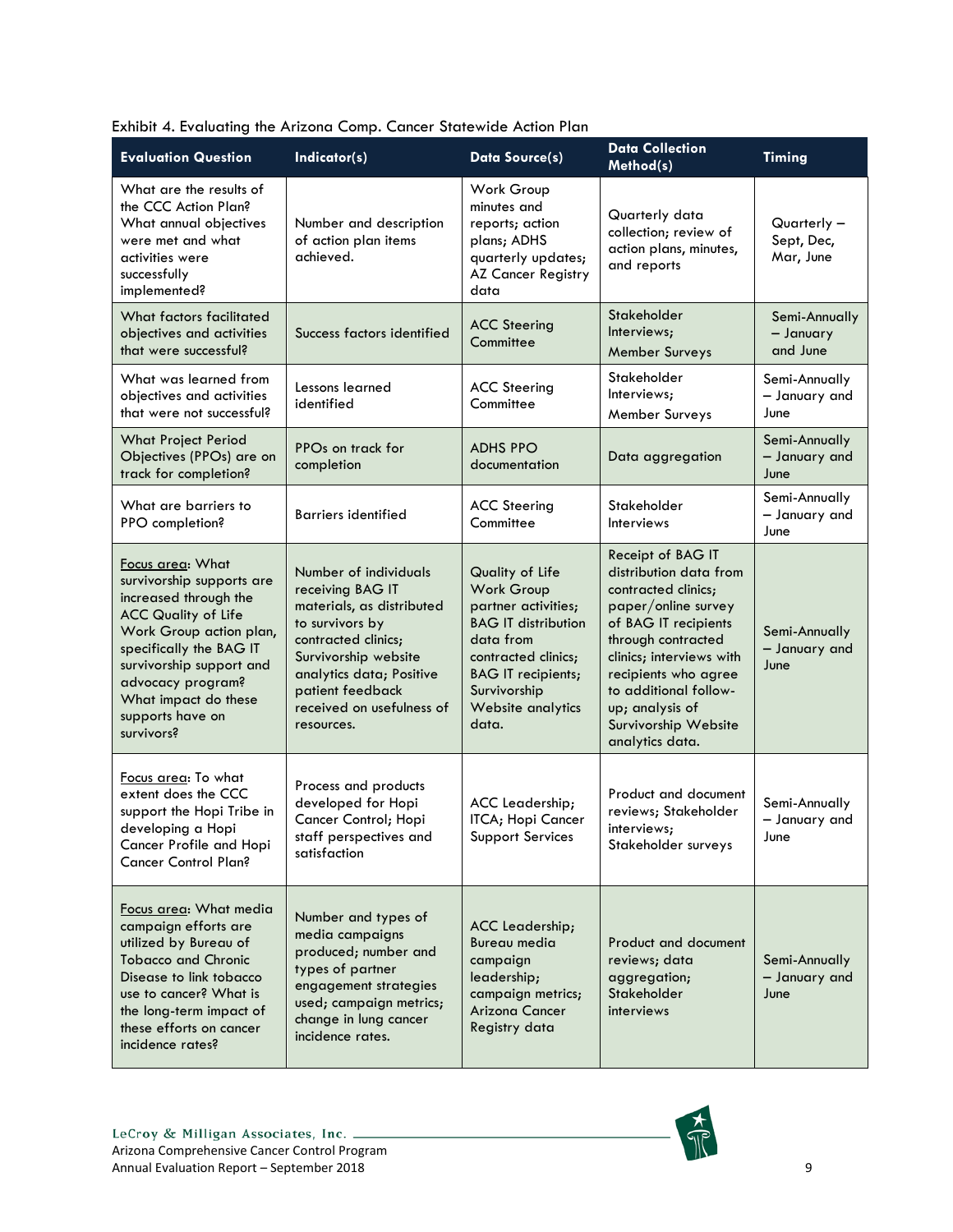# <span id="page-9-0"></span>Findings

# <span id="page-9-1"></span>**Partnerships**

This section reviews the evaluation findings for the Partnership evaluation questions.



Annual Evaluation Report – September 2018 10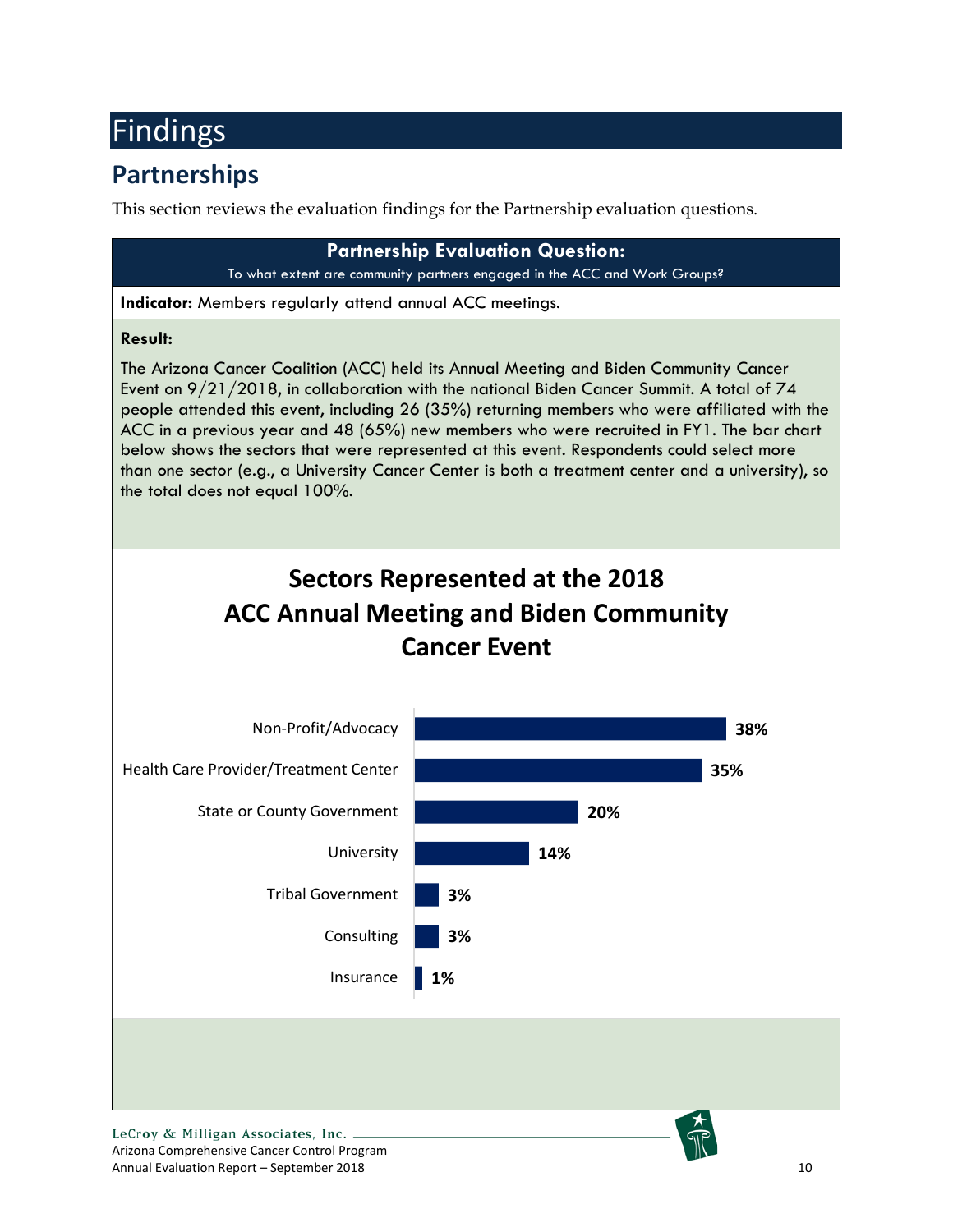### **Partnership Evaluation Question:**

#### To what extent are community partners engaged in the ACC and Work Groups?

A total of 34 attendees completed the Partner Survey distributed at the end of the ACC Annual Meeting. Respondents indicated the various ways in which they are involved with the ACC.

- 100% attend events, trainings, and summits hosted by the ACC
- 53% attend ACC Work Group meetings
- 35% utilize resources developed by the ACC (e.g., Cancer Survivorship Website, Cancer Profiles)
- 35% utilize Arizona Cancer Registry data to inform their practices
- 29% collaborate with the ACC on projects or events

**Indicator:** Members regularly attend Work Group meetings.

#### **Result:**

Work Group meeting minutes provided data on Work Group affiliation and attendance. ACC Work Groups have met bi-annually, quarterly, or monthly. Meetings are held in person with conference calling capabilities or by conference call. Meeting invitations and agendas are emailed to all affiliated members prior to the meeting and meeting minutes are distributed post the meeting. Work Group attendance numbers include:

- Prevention and Early Detection Work Group 14 to 16 members
- Policy Work Group 6 to 11 members
- Treatment Work Group 3 to 6 members
- Quality of Life/Survivorship Work Group 3 to 12 members
- Smoke-Free Housing Work Group 6 to 12 members
- Children's Cancer Work Group 3 to 12 members

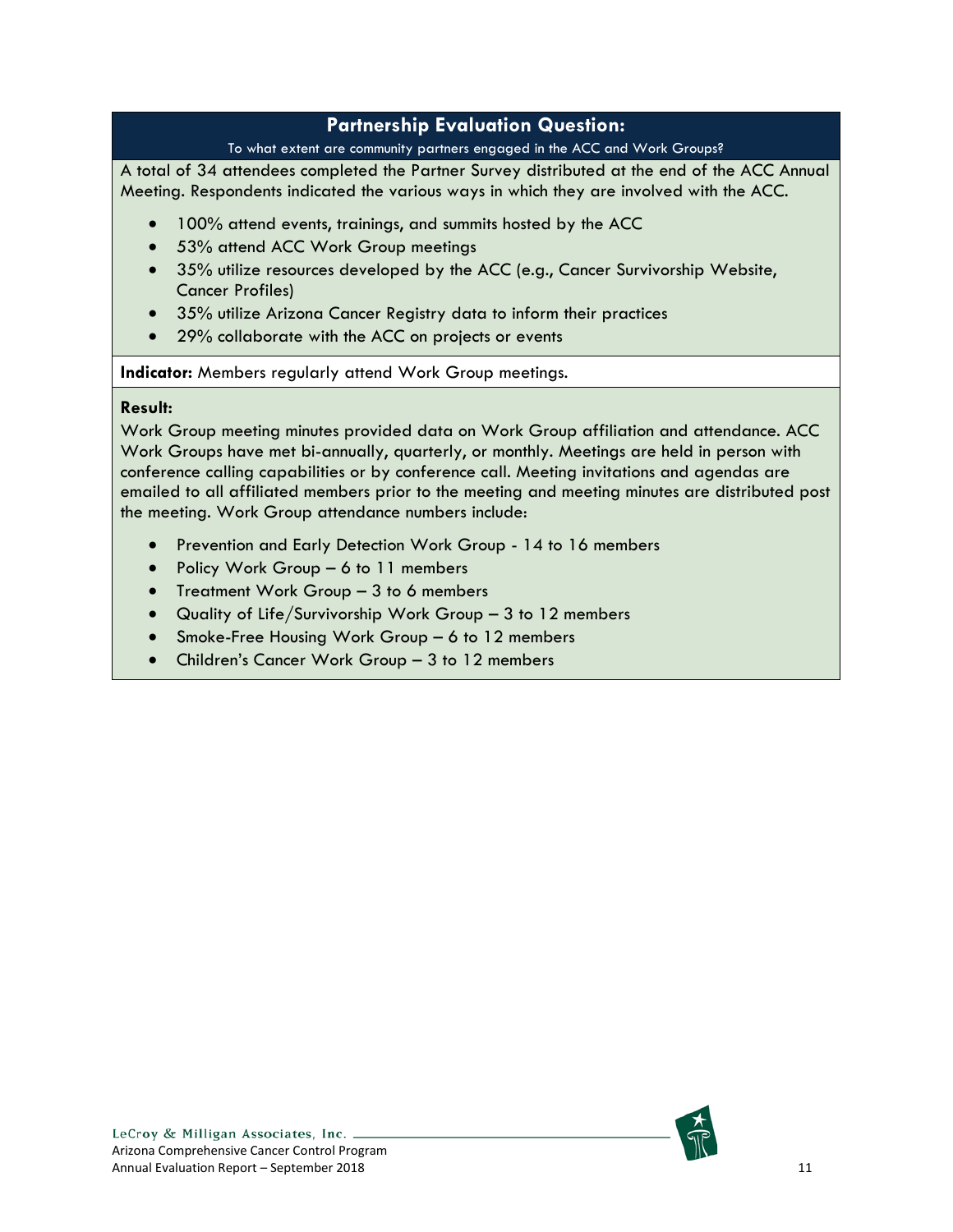### Partnership Evaluation Question: **To what extent are community partners satisfied with the ACC and Work Groups?**

**Indicator:** Partners report satisfaction with ACC and Work Group Meetings. Partners give the ACC improved ratings compared to baseline survey data.

#### **Result:**

Work Group members have reported during Work Group meetings that the meetings are useful, informative, and relevant to their work. Benefits to members of participating in the ACC include: networking/building relationships; resource and information-sharing; work group planning, activities, and discussions; collaborating with colleagues; learning about the ACC and cancer priorities in AZ; collaborative goal-setting; and learning about cancer-related policy efforts.

| <b>ACC Meeting and Work Group Effectiveness Measures</b>                                               | $%$ Agreed/<br><b>Strongly Agreed</b><br>$(N=34)$ |
|--------------------------------------------------------------------------------------------------------|---------------------------------------------------|
| The meeting purpose and goals were clearly defined.                                                    | 97%                                               |
| The meeting was well paced; topics were not rushed and we did not spend<br>too much time on any topic. | 97%                                               |
| Attendees had adequate time to network with others.                                                    | 94%                                               |
| Attending this meeting was relevant to my work.                                                        | 100%                                              |
| Attending this meeting was a good use of my time.                                                      | 100%                                              |
| The meeting facility met our needs.                                                                    | 97%                                               |
| I left the meeting with a sense of accomplishment and feeling of progress.                             | 100%                                              |
| Work Group discussions were professional and respectful. All opinions were<br>valued.                  | 100%                                              |
| I felt my voice was heard during the Work Group session.                                               | 100%                                              |
| The Work Group session was well-facilitated                                                            | 100%                                              |
| The people needed to make decisions participated in the Work Group session.                            | 90%                                               |
| The Work Group developed an Action Plan for 2018-19.                                                   | 94%                                               |
| I know how my organization will support this Work Group in 2018-19.                                    | 94%                                               |
| I plan to continue participating in this Work Group.                                                   | 100%                                              |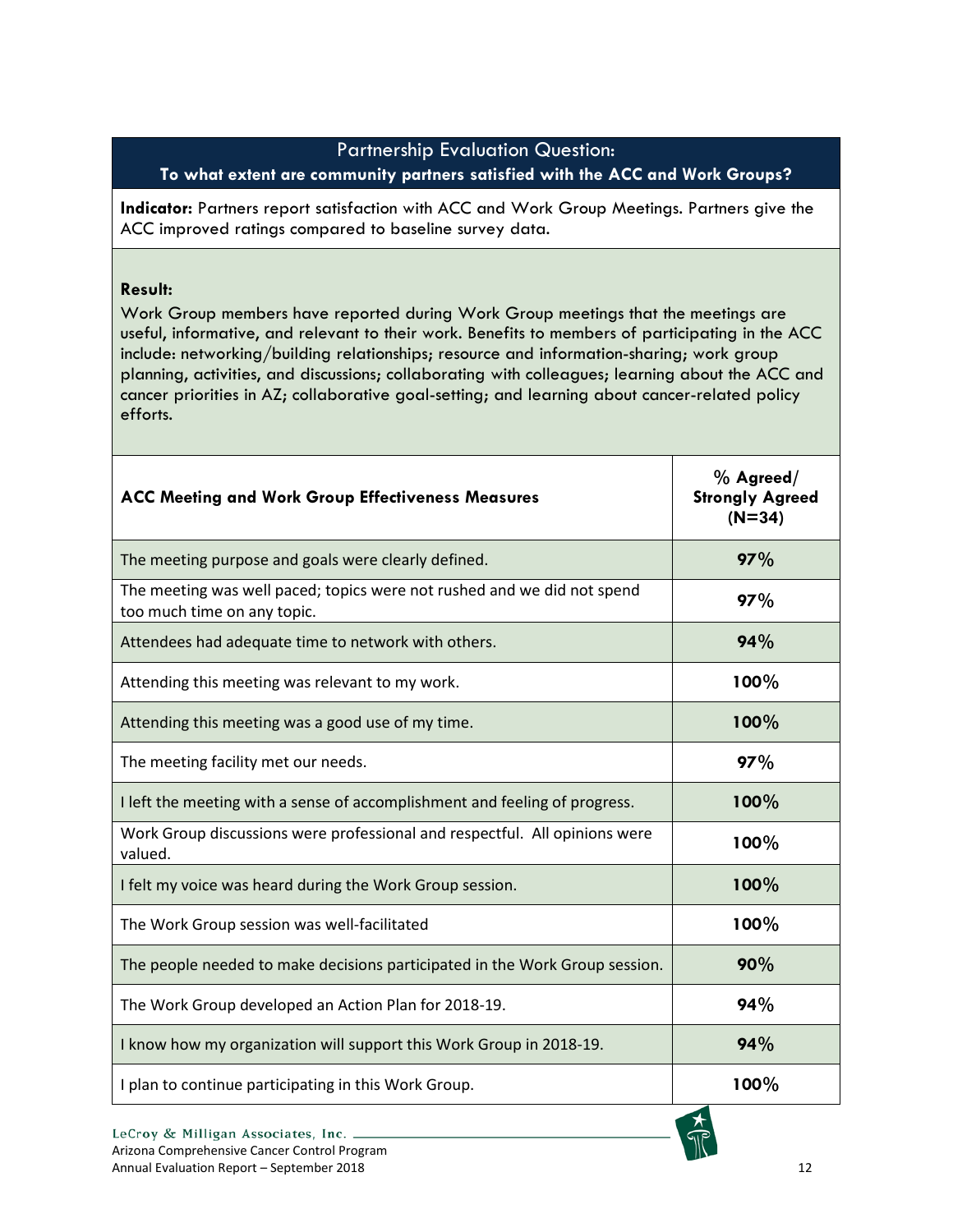| <b>Partnership Evaluation Question:</b>                                            |                                                    |  |  |  |
|------------------------------------------------------------------------------------|----------------------------------------------------|--|--|--|
| To what extent are community partners satisfied with the ACC and Work Groups?      |                                                    |  |  |  |
| <b>ACC Effectiveness Measure</b>                                                   | $%$ Good to<br><b>Excellent Rating</b><br>$(N=27)$ |  |  |  |
| Fostering respect, trust, inclusiveness, and openness among members of the<br>ACC. | 100%                                               |  |  |  |
| Creating an environment where differences of opinion can be voiced.                | 100%                                               |  |  |  |
| Utilizing partners to support cancer control and prevention activities.            | 100%                                               |  |  |  |
| Coordinating communication among partners.                                         | 100%                                               |  |  |  |
| Supporting Work Groups to carry out their Action Plans.                            | 100%                                               |  |  |  |
| Recruiting diverse people and organizations to join the ACC.                       | 96%                                                |  |  |  |

### Partnership Evaluation Question:

**What partners are represented in the ACC and what are membership gaps?**

**Indicator:** Number and types of sectors represented; representativeness of key organizations

#### **Result:**

The Following sectors and organizations are represented in the ACC. The Comprehensive Cancer Control leadership team continues to maintain a database of members. The evaluation team will annually review this data to track changes in membership over time.

- 36 entities and 119 individuals represent the **Health Care Sector**. The number of individuals from each agency ranges from 1 to 31. A total of 31 people are from the University of Arizona Cancer Center, and 12 people each are from the Mayo Clinic (various locations) and Arizona Oncology, Biltmore Cancer Center.
- 30 organizations and 60 individuals represent the **Non-Profit Sector**. The number of individuals from non-profits ranges from 1 to 10; 10 are from the American Cancer Society – Cancer Action Network and 7 are from the Cancer Support Community.
- 13 public entities and 45 individuals represent the **County or State Government Agencies, or Tribal Sector**. Excluding ADHS with 28 individuals, the number of individuals from public sector organizations ranges from 1 to 3; 3 are from the Arizona Health Care Cost Containment System (the state's Medicaid program), and 2 people each are from the Navajo National BCCP Program, Phoenix Indian Medical Center, and Pima County Health Department. The Arizona Comp. Cancer Program has long-standing partnerships with the Hopi Tribe, Navajo Nation, and Tohono O'odham Nation. Newer tribal partnerships include the Gila River Indian Community and the San Carlos Apache Nation.
- 12 organizations and 24 individuals represent the **Private Sector**. The number of individuals from each organization ranges from 1 to 6; 6 are from BlueCross BlueShield of Arizona and 3 each are from Health Net of Arizona, Inc. and Novartis Pharmaceuticals Corporation.

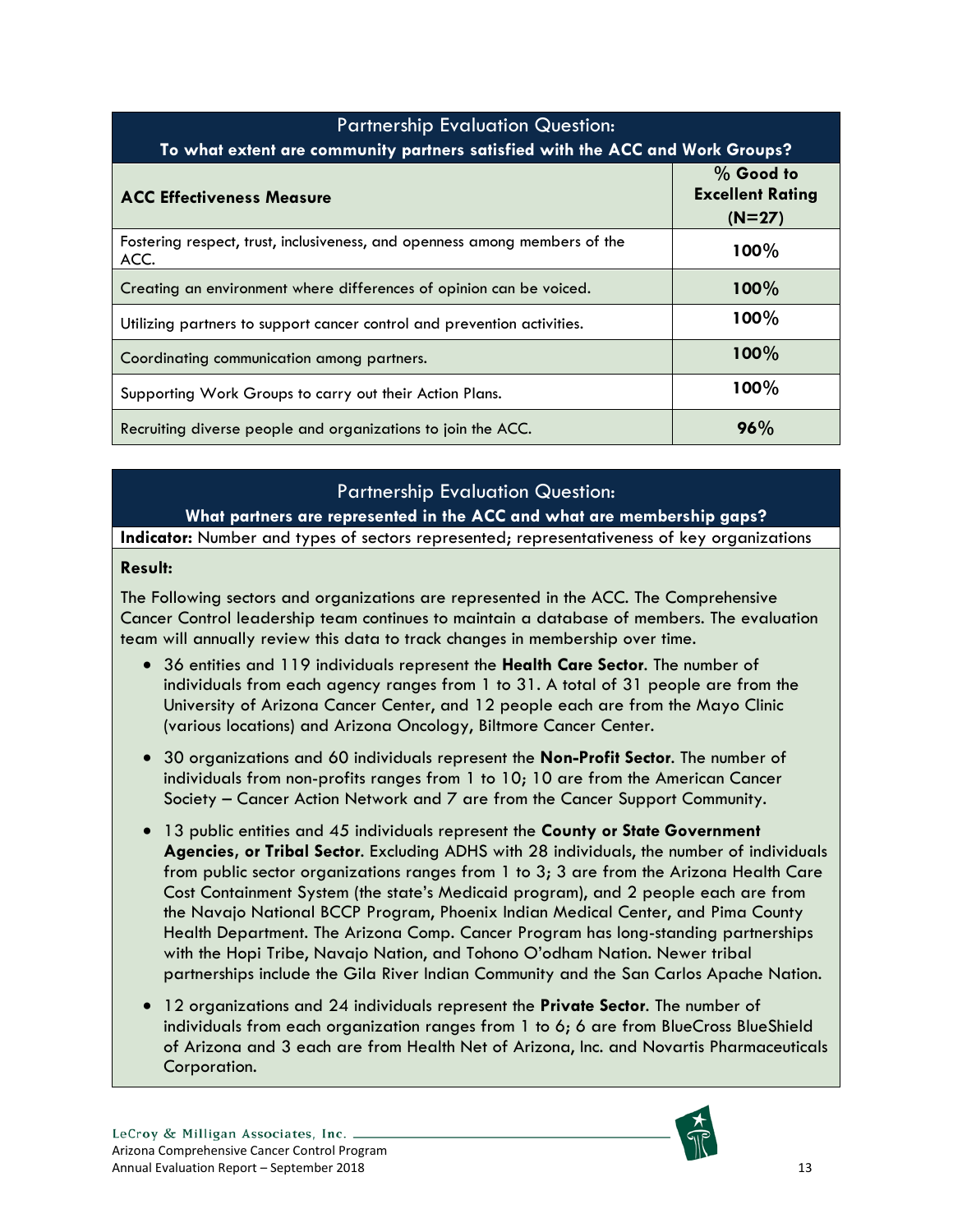# Partnership Evaluation Question: **How are members recruited and engaged to fill gaps?**

**Indicator:** Member recruitment and engagement strategies.

#### **Result**:

In FY1, the Arizona Comprehensive Cancer Control Program leadership team continually maintained and recruited ACC membership and leadership.

#### **ACC General Membership Recruitment and Engagement**

65% (n=48) of meeting attendees at the ACC Annual Meeting and Biden Community Cancer Event were new members recruited in FY1, who had no prior affiliation with the ACC. New members were recruited from largely from health care providers and the non-profit sector, representing the following:

- American Cancer Society Cancer Action Network
- Arizona Oncology, Biltmore Cancer Center
- Cancer Support Community
- American Lung Association
- Mayo Clinic
- Bag It!
- Banner University Medical Center Phoenix
- Cancer Survivors Circle of Strength of Arizona
- Arizona Medical Association
- Cancer Treatment Centers of America
- Children's Cancer Network
- Ironwood Cancer & Research Centers
- Mountain Park Health Center
- Navajo Nation BCCP Program
- Phoenix Children's Hospital
- SandRose LLC
- Tuba City Regional Health Care Corporation

### **ACC Leadership Recruitment and Engagement**

The Arizona Comprehensive Cancer Control Program effectively **recruited and engaged** the following new members to serve in ACC leadership positions.

**Arizona Cancer Coalition Chair**: William G. Cance, MD, is the [Deputy Director at the](http://uacc.arizona.edu/profile/william-cance)  [University of Arizona Cancer Center,](http://uacc.arizona.edu/profile/william-cance) leading the efforts in Phoenix at the UA Cancer Center at Dignity Health St. Joseph's Hospital and Medical Center. Dr. Cance is a fellowship-trained surgical oncologist who treats patients with complex gastrointestinal and endocrine cancers. He has a particular focus on the diagnosis and treatment of thyroid and parathyroid diseases, including thyroid cancer.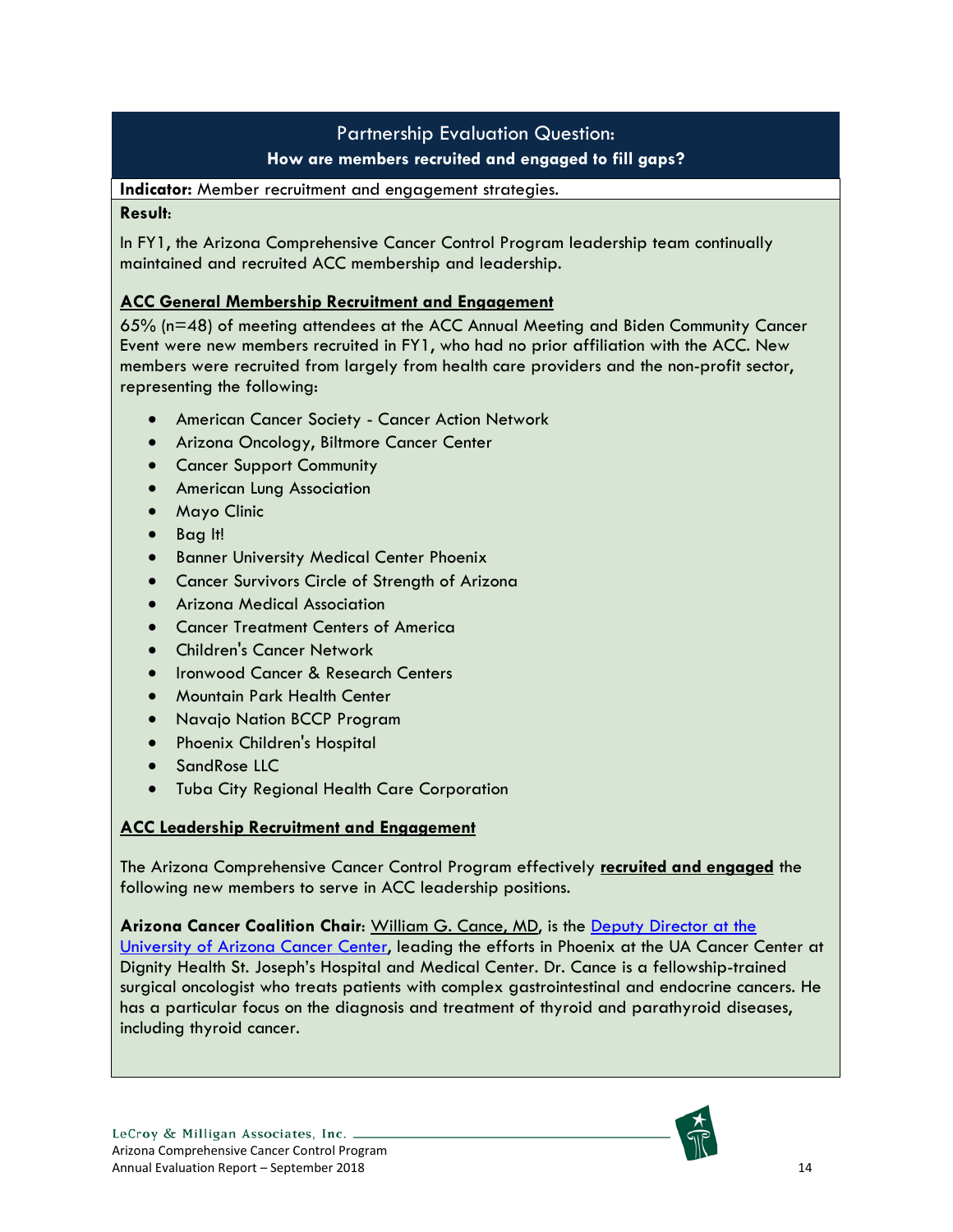### Partnership Evaluation Question: **How are members recruited and engaged to fill gaps?**

**Prevention and Early Detection Work Group Co-Chairs**: David Duggan, Ph.D., is a leading scientist and market/technical analyst with 25 years of scientific expertise and nearly a decade of experience advising equity management firms on many of the leading genomics and personalized medicine companies. As a scientist, he served as Director or Population Genetics Laboratory, Director of High Throughput Genotyping Technology Center, and Associate Professor [of Genetic Basis of Human Disease Division](https://www.tgen.org/faculty-profiles/david-duggan/) at the Translational Genomics Research [Institute \(TGen\).](https://www.tgen.org/faculty-profiles/david-duggan/) He also holds an adjunct faculty appointment with the Mayo Clinic in the Genetic Epidemiology and Risk Assessment Division. Matt Jewett is the Associate Director of Grants at [Mountain Park Health Center.](http://mountainparkhealth.org/) In this position, he manages and has oversight of \$15 million of federal, state/local, and private grants at a non-profit community health center with eight clinics and 80,000 patients. He oversees AHCCCS (Medicaid) and Health Insurance Marketplace procedures and oversees research collaborations with Mayo Clinic.

**Treatment Work Group Chair**: Abhinav Chandra, MD, serves as the Medical Director of [Yuma](https://www.yumaregional.org/For-Patients/Find-a-Physician/Physician-List/Physician-Bio/Abhinav_B_Chandra)  [Regional Medical Center](https://www.yumaregional.org/For-Patients/Find-a-Physician/Physician-List/Physician-Bio/Abhinav_B_Chandra) Cancer Center. Dr. Chandra's clinical areas of interests include: solid and hematological malignancies, lung cancer, gynecological malignancies, hematological malignancies, and benign hematological disorders.

**Quality of Life/Survivorship Chair**: Sandi Perez, PhD, MS is the owner of SandRose, LLC, a coaching and consulting business working with healthcare and nonprofit charitable organizations. Her work focuses on the management, governance, planning, and programmatic impact of philanthropic, social service, medical, dental, and behavioral health organizations striving to create and address challenging social issues. Services include executive coaching, consulting, board development, and planning. For more than 30 years, Sandi has worked in and with a variety of tax-exempt, for-profit, and American Indian Tribal organizations. During the past two decades, her work has been in philanthropy and grant making, first with a community foundation, then a healthcare conversion foundation, venture philanthropy giving circle, and finally a corporate foundation.

**Children's Cancer Co-Chairs**: Patti Luttrell, RN, MS is the Executive Director of the [Children's](https://www.childrenscancernetwork.org/)  [Cancer Network.](https://www.childrenscancernetwork.org/) As a member of the team who built Children's Cancer Network from the ground up, Patti has experience in pediatric nursing, nursing management, program development, and nursing education. Established in 2004, Children's Cancer Network strives to support children and families throughout their cancer journey with programs designed to provide financial assistance, promote education, encourage healthy lifestyles, build self-esteem, and create awareness of the issues they face related to childhood cancer. Alexandra M. Walsh, MD, MSPH is the Director of Long Term Follow Up Clinic for Pediatric Cancer Survivors at [Phoenix Children's Hospital Center for Cancer and Blood Disorders](https://www.phoenixchildrens.org/centers-programs/cancer-blood-disorders) and a Board-Certified Pediatric Hematology/Oncology Physician. She attended and graduated from Ohio State University College of Medicine in 2002, having over 16 years of diverse experience, especially in Hematology/Oncology. She is affiliated with many hospitals including Phoenix Children's Hospital and she also cooperates with other doctors and physicians in medical groups.

**Smoke-Free Housing Chair:** Laurie Thomas is at the ADHS Bureau of Tobacco and Chronic Disease. She manages public relations and marketing activities for adult cessation projects and outreach activities for the ASHLine.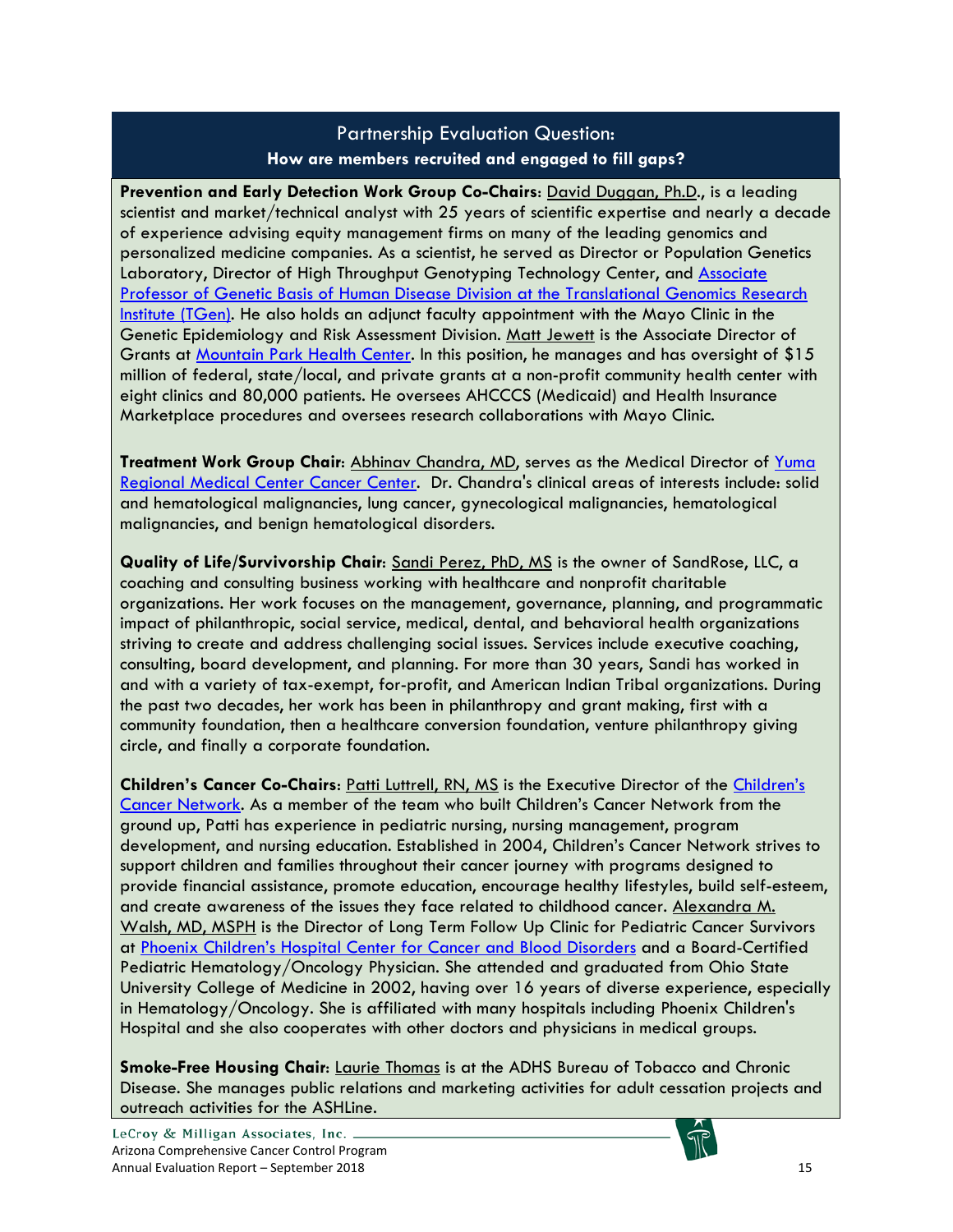### Partnership Evaluation Question: **How are members recruited and engaged to fill gaps?**

The Arizona Comprehensive Cancer Control Program leadership team **maintained** the following Work Group Chairs.

**Policy Work Group Chair**: Brian Hummell is the Arizona Government Relations Director for the [American Cancer Society Cancer Action Network.](https://www.fightcancer.org/states/arizona) He has been an active ACC member and Policy Work Group Chair since 2011.

**Cancer Surveillance & Data Chair**: Georgia Yee is Office Chief of Health Registries at the Arizona Department of Health Services. She has been an active ACC member and collaborates with the ACC to produce data reports that drive the work on the ACC.

### Partnership Evaluation Question: **To what extent do Work Group Chairs feel supported by ADHS leaders?**

**Indicator:** Work Group Chairs report feeling supported by ADHS leaders.

#### **Result:**

Work Group Chairs are supported by ADHS leaders in several key ways:

- Recruiting and retaining Work Group Chairs.
- Engaging Chairs at least quarterly at Steering Committee meetings to learn about updates and help brainstorm project areas.
- Supporting Chairs with Work Group member engagement by reaching out directly to hard-to-engage members and strategizing ways to engage members to more regularly attend meetings.
- Providing Chairs with an opportunity to hold a facilitated breakout session during ACC membership meetings.
- Providing Chairs with meeting note-taking support through the use of ADHS' external evaluator, LeCroy & Milligan Associates.
- Supporting Chairs who wish to resign with succession planning and recruiting of replacement Chairs.

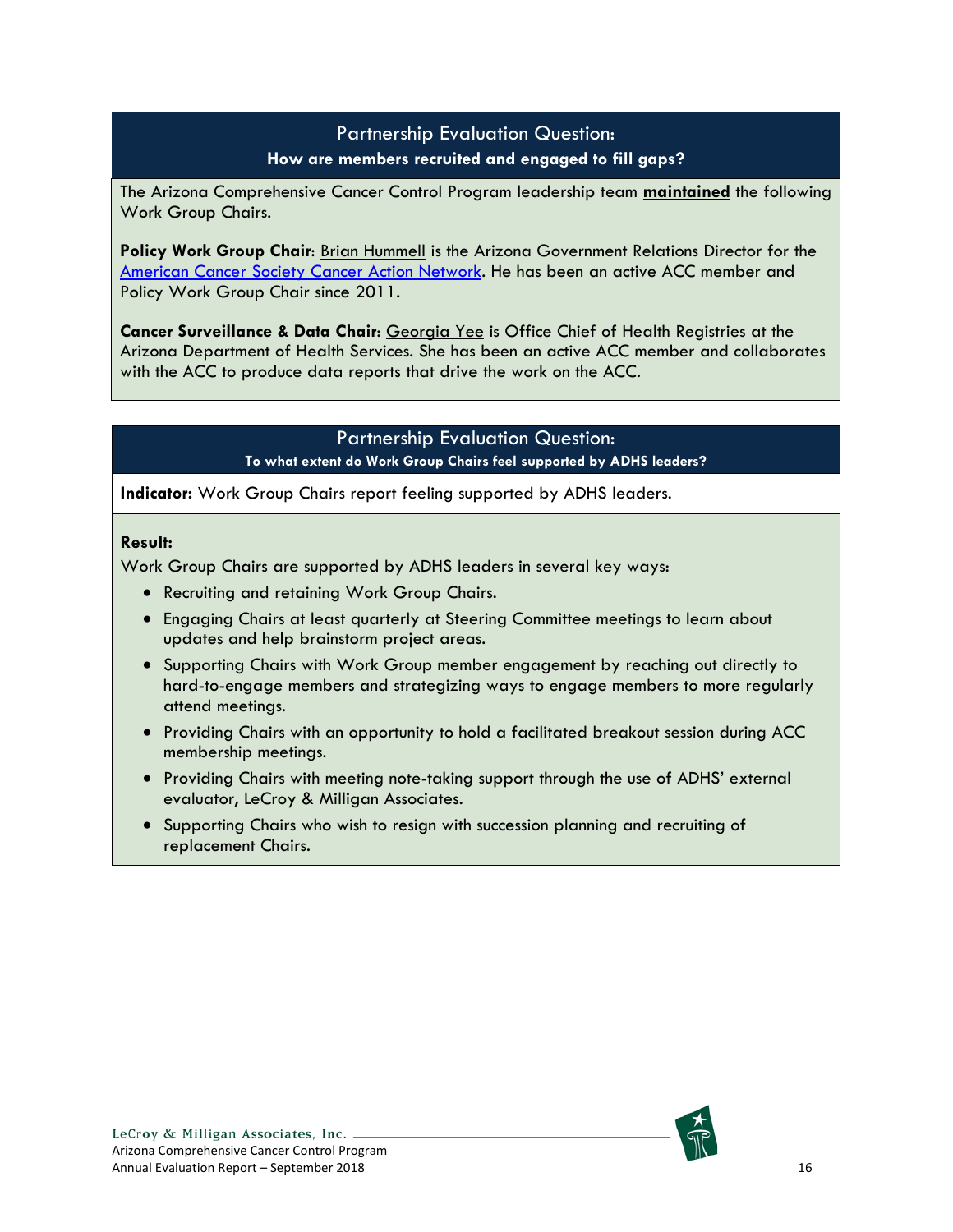# <span id="page-16-0"></span>**Plan**

This section reviews the evaluation findings for the Plan evaluation question.

### Plan Evaluation Question:

**To what extent is the Arizona Cancer Control Plan revised to address the burden of cancer in Arizona?**

**Indicator:** A revised Arizona Cancer Control Plan is developed.

#### **Result:**

The Arizona Comprehensive Cancer Control Program continues to build on the foundation set during the previous years of funding. The Comprehensive Cancer Control Program and the ACC is in the process of updating and writing the *[Arizona Cancer Control Plan 2019–202](http://www.azdhs.gov/documents/prevention/health-systems-development/cancer-prevention-control/data-manuals-forms/14-18-az-cancer-control-plan.pdf)3* to reduce the burden of cancer in Arizona. It is anticipated that this updated plan will be completed in FY2.

### Plan Evaluation Question**:**

**To what extent does the ACC and Work Groups action plans align with the** *Arizona Cancer Control Plan***? To what extent are aligned action plans accomplished?**

**Indicator:** Number of *Arizona Cancer Control Plan* objectives integrated into action plans. Number and type of aligned activities accomplished.

### **Result:**

The ACC leadership and Work Groups are tasked with developing the revised *[Arizona Cancer](http://www.azdhs.gov/documents/prevention/health-systems-development/cancer-prevention-control/data-manuals-forms/14-18-az-cancer-control-plan.pdf)  [Control Plan 2019–202](http://www.azdhs.gov/documents/prevention/health-systems-development/cancer-prevention-control/data-manuals-forms/14-18-az-cancer-control-plan.pdf)3* in FY2. The Work Groups will align their action plans with the *[Arizona Cancer Control Plan 2019–202](http://www.azdhs.gov/documents/prevention/health-systems-development/cancer-prevention-control/data-manuals-forms/14-18-az-cancer-control-plan.pdf)3*.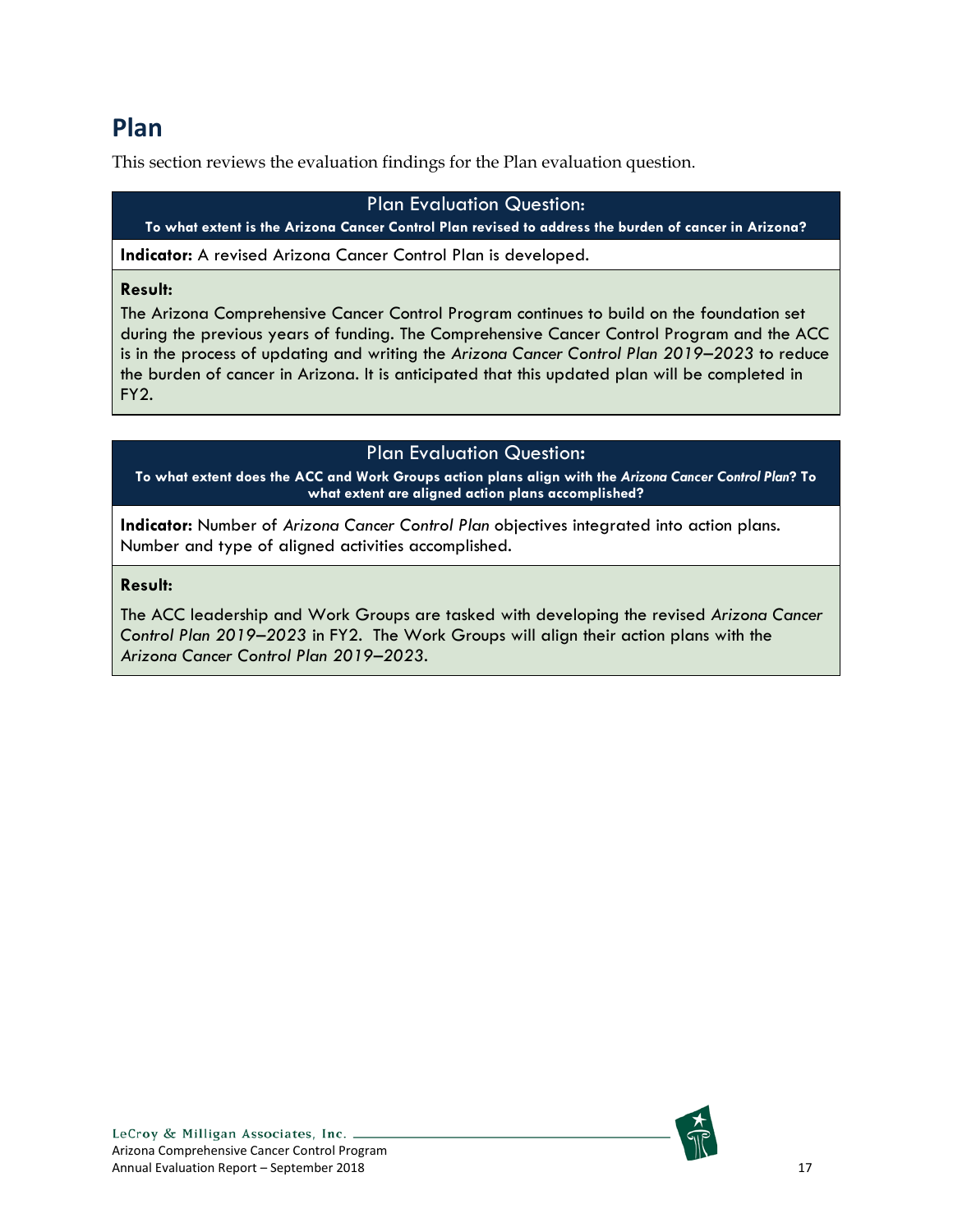# <span id="page-17-0"></span>**Program**

This section reviews the evaluation findings for the Program evaluation questions.

# Program Evaluation Questions:

#### **What are the results of the Comp. Cancer Action Plan? What annual objectives were met and what activities were successfully implemented? What Project Period Objectives are on track are on track for completion?**

**Indicator:** PPOs on track for completion.

| <b>PPO</b>                                                                                                                                                                                                                                                                                                     | <b>Annual Objective</b>                                                                                                                                                                           | Not Yet<br>Started |        |        |
|----------------------------------------------------------------------------------------------------------------------------------------------------------------------------------------------------------------------------------------------------------------------------------------------------------------|---------------------------------------------------------------------------------------------------------------------------------------------------------------------------------------------------|--------------------|--------|--------|
| Increase the percent of women with positive<br>screening results who are referred for genetic<br>counseling from 34.6% to 38.1% by June 29,<br>2021.                                                                                                                                                           | Determine the percent of women receiving<br>genetic counseling or testing in two Arizona<br>health care systems by June 2018.                                                                     | □                  | ⊠      | П      |
| Increase the rate of HPV Immunization to 80%<br>(80% achieving completed immunization series<br>status) by 2021, for Arizonans 13 to 15 years of<br>age.                                                                                                                                                       | Increase the rate of HPV Immunization in<br>Arizona by 10% per program year.                                                                                                                      | П                  | ⊠      | П      |
| In Arizona decrease the lung cancer rate from<br>55.1 per 100,000 to 50.0 per 100,000 by June<br>2021.                                                                                                                                                                                                         | Implement and pass legislation limiting minor's<br>access to tobacco products by raising the legal<br>age of purchase and possession to 21.                                                       | П                  | ⊠      | П      |
| Arizona will pass legislation restricting access to<br>tanning beds to individuals eighteen and older<br>by June 2021.                                                                                                                                                                                         | A policy initiative will be submitted to the<br>health committees of the legislature in the<br>2018 legislative session.                                                                          | □                  | ⊠      | $\Box$ |
| Increase the rate of women 40 and older who<br>have had a mammogram in the previous 2 years<br>to 81.1% by June 2021.                                                                                                                                                                                          | Increase the breast cancer screening rates in<br>Arizona's women 40 and older by 5% per<br>year, each year up to June 2021.                                                                       | □                  | ⊠      | □      |
| Arizona's FQHCs and Health Plans will adopt a<br>library of evidence-based initiatives to increase<br>the screening rates for all screenable cancers.<br>Their library will include a minimum of 4<br>evidence-based strategies by June 29, 2021.                                                              | FQHCs and Health Plans currently working with<br><b>ADHS Cancer Prevention and Control will</b><br>expand their use of evidence-based strategies<br>from 1 to 2 by June 29, 2018.                 | □                  | $\Box$ | ⊠      |
| Increase the proportion of Arizona's men who<br>have discussed the advantages and<br>disadvantages of the prostate-specific antigen<br>(PSA) test to screen for prostate cancer with their<br>health care provider to support informed<br>decision-making by 2% each year over 5 years<br>of the grant period. | Six of Arizona's health plans will determine a<br>method for tracking preventive visits for males<br>40 and older by June 29, 2018.                                                               | □                  | ⊠      | П      |
| Increase the proportion of Arizona's cancer<br>patients being provided access to social or<br>emotional support immediately following<br>diagnosis and throughout their survivorship over<br>the five years of the grant period.                                                                               | All women diagnosed with breast or cervical<br>cancer through the Well Woman HealthCheck<br>Program will receive information supporting<br>their access to Cancer Support Community<br>resources. | П                  | П      | ⊠      |
| Increase the percentage of Arizona's newly<br>diagnosed cancer patients receiving Baglt! by<br>20% by June 29, 2022.                                                                                                                                                                                           | Increase the percentage of Arizona's newly<br>diagnosed cancer patients receiving Bagit! by<br>5% by June 29, 2018.                                                                               | □                  | □      | ⊠      |
| Increase the number of Arizona's newly<br>diagnosed cancer patients participating in<br>Livestrong at the YMCA by 20% per year for the<br>five years of the grant period.                                                                                                                                      | Increase the number of Arizona's newly<br>diagnosed cancer patients participating in<br>Livestrong at the YMCA by 5% by June 29,<br>2018.                                                         | □                  | ⊠      | □      |
| Increase access to survivorship support for<br>smoking cancer patients using ASHLine services to<br>help them quit smoking.                                                                                                                                                                                    | Increase the percent of cancer patients using<br>ASHLine support receiving survivorship support<br>by 5% per year.                                                                                | П                  | ⊠      | П      |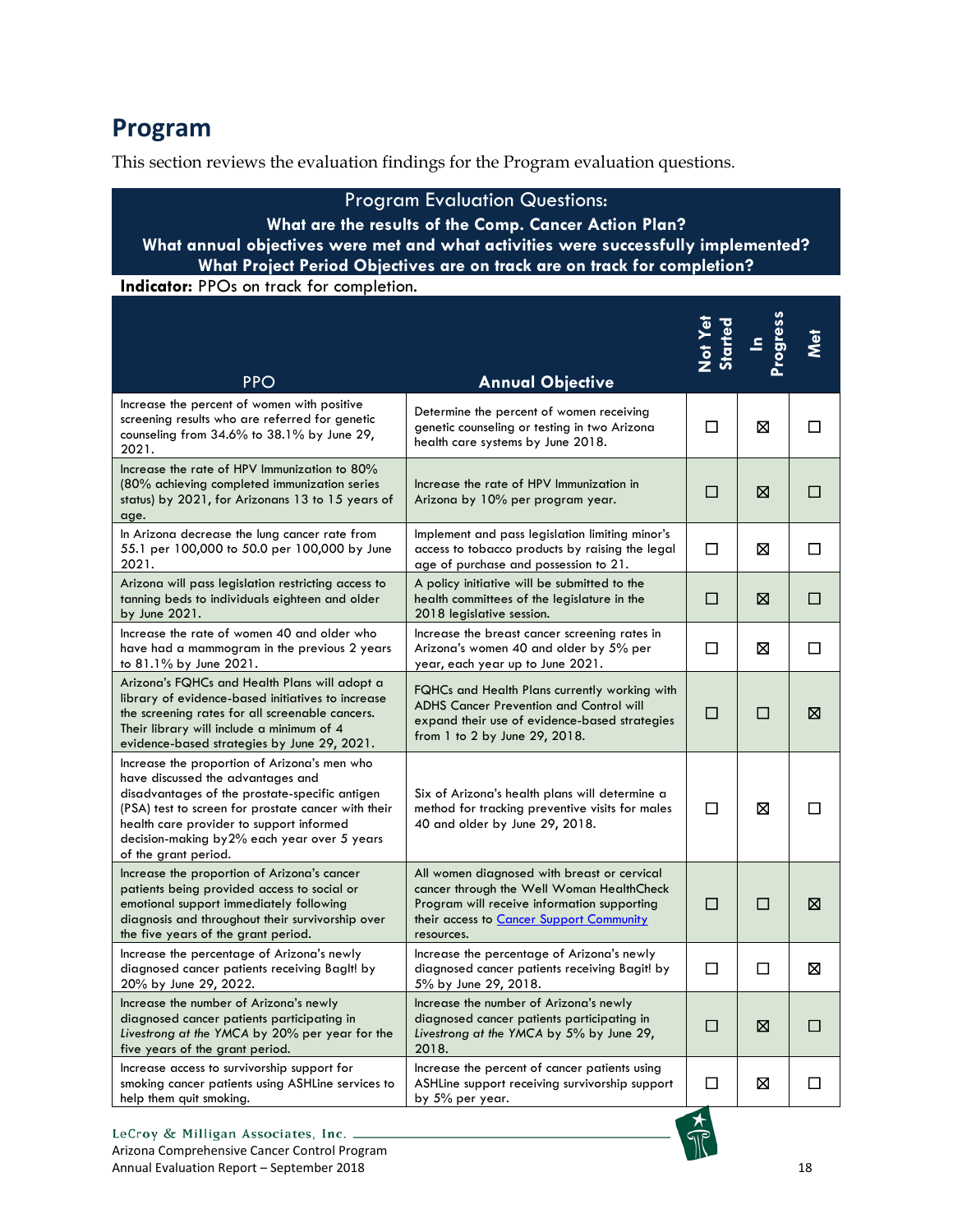#### **What are the results of the Comp. Cancer Action Plan? What annual objectives were met and what activities were successfully implemented? What Project Period Objectives are on track are on track for completion?**

**Indicator:** PPOs on track for completion.

| <b>PPO</b>                                                                                                                                                                  | <b>Annual Objective</b>                                                                                                                                                  |        |   |   |
|-----------------------------------------------------------------------------------------------------------------------------------------------------------------------------|--------------------------------------------------------------------------------------------------------------------------------------------------------------------------|--------|---|---|
| Decrease the rate of late stage breast cancer<br>diagnosis for African American, Hispanic and<br>Native American Women by 10% by June 2021.                                 | Increase the number of annual documents<br>tracking this specific population's breast cancer<br>incidence, mortality and histology to one per<br>year through June 2022. | П      | ⊠ |   |
| Increase the knowledge of cancer burden, set<br>priorities targeted for action and complete a<br>Hopi Cancer Control Plan with related<br>stakeholder group and work plans. | Create a cancer burden analysis for the Hopi<br>by June 2018.                                                                                                            |        |   | X |
| Increase percent of Arizona's cancer patients<br>having access to clinical trials by 25% by June<br>29, 2022.                                                               | Using Arizona Cancer Registry data, determine<br>the percent of cancer patients accessing clinical<br>trials by June 29, 2018                                            | $\Box$ | ⊠ |   |

### Program Evaluation Questions:

**What factors facilitated objectives and activities that were successful? What was learned from the objectives and activities that were not successful?**

#### **Indicator:** Success factors and Lessons Learned

#### **Result:**

ACC key stakeholders reported several factors as having facilitated ACC successes in FY1. Many of their comments identified effective collaboration strategies as being a key such factor.

- ADHS effectively recruited new ACC and Work Group Chairs.
- Collaboration efforts and commitment from partners.
- Providing members with a larger view of the state's cancer resources, strength and weaknesses, and to provide input into the ACC's focus areas.
- Working together to develop priorities and to share information about cancer data.
- Meeting individuals and organizations that members may not have known otherwise.
- Providing a forum for networking with others, making connections, and informing members regarding cancer registry data. Networking has helped members connect with others in the community who are facing similar challenges.
- Partnership and leveraging the resources of those partners.
- Connecting ACC workgroups with people already working in areas of interest.
- Creating a trusting and sharing environment.
- Having strong leadership that is respected by the community.
- Having leadership in the coalition that truly believes in and demonstrates collaboration.
- Long term relationships provide the necessary support and flexibility needed for success when challenges are faced.

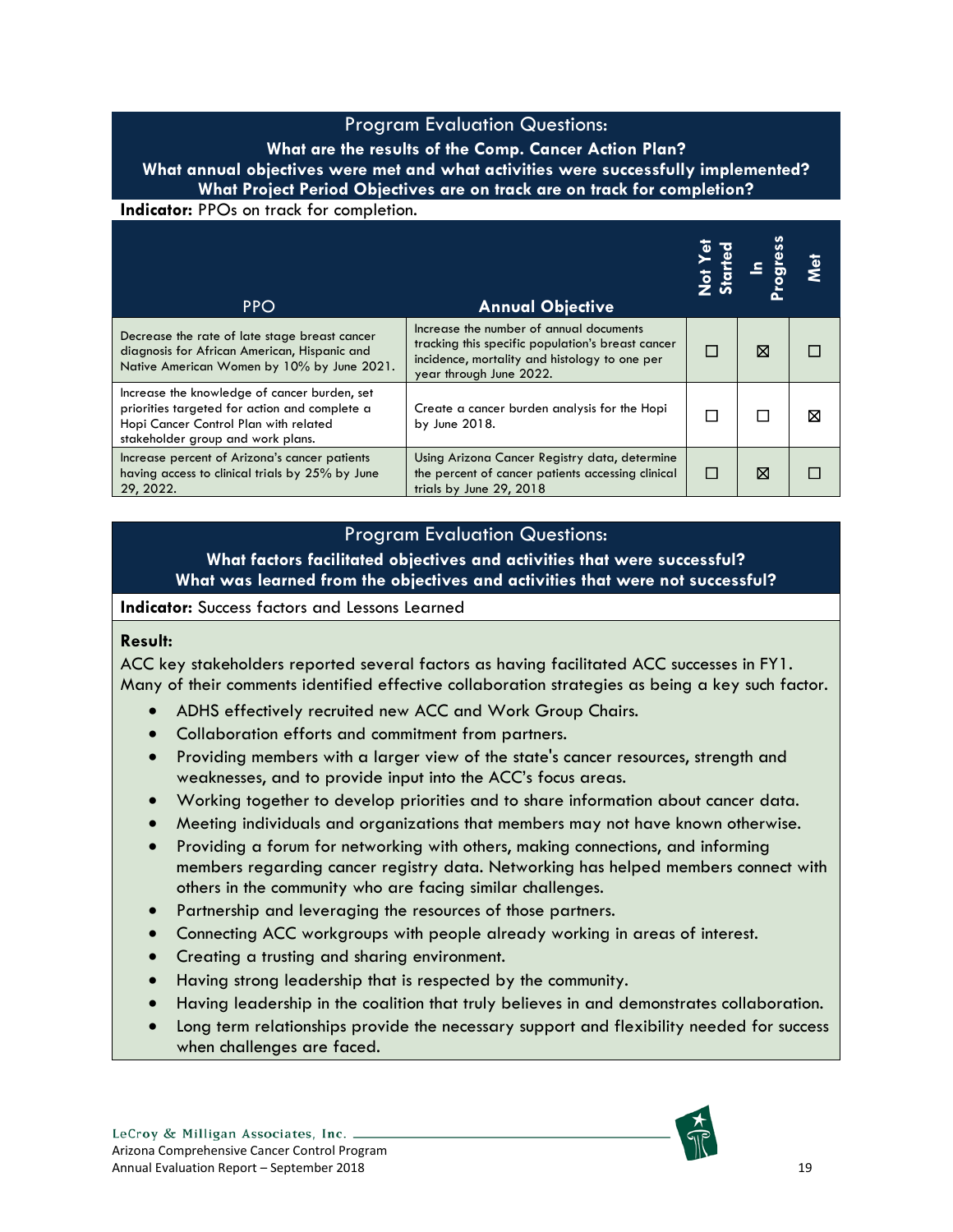**What barriers to accomplishing the project period objectives have been identified?**

#### **Indicator:** Barriers

#### **Result:**

ACC members and key stakeholders identified a range of barriers to accomplishing objectives, with numerous comments mentioning a lack of time and/or support resources, and competition among private health care organizations:

- Limited time for ACC work groups to meet frequently.
- Turnover and recruitment of Work Group Chairs.
- Difficulty re-engaging Work Group members after a new Chair is identified.
- Competing priorities of private health care organizations limits their willingness and/or capacity to collaborate with one another.
- Competition between health care organizations.
- Time, everyone is understaffed!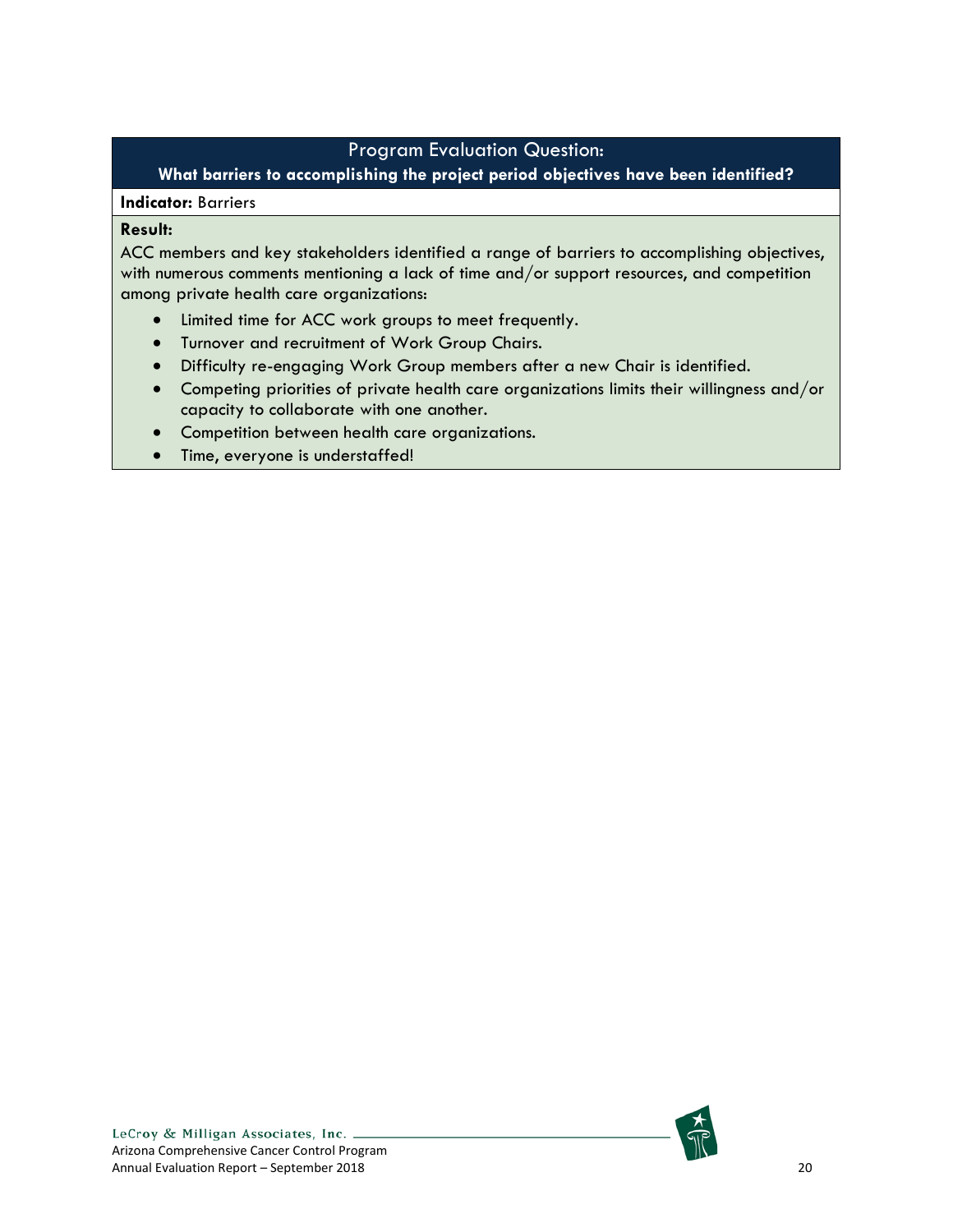What **survivorship supports are increased through the ACC Quality of Life Work Group action plan?**

**Indicator:** Intervention Outcomes

#### **Result:**

The ACC Quality of Life/Survivorship Work Group accomplished the task of building a website for Arizona cancer survivors**,** caregivers**,** and health care providers to provide them with resources and information for improving and enhancing their quality of life. The website is available at: [https://www.azdhs.gov/prevention/tobacco-chronic-disease/cancer-prevention](https://www.azdhs.gov/prevention/tobacco-chronic-disease/cancer-prevention-control/cancer-survivors/index.php)[control/cancer-survivors/index.php.](https://www.azdhs.gov/prevention/tobacco-chronic-disease/cancer-prevention-control/cancer-survivors/index.php) ACC members participated in reviewing and revising the website content, including the University of Arizona Cancer Center, the University of Arizona College of Nursing, and several cancer survivor advocacy organizations.

The website provides information on: Cancer Survivorship Care Plans for providers and survivors, including example plans that may be downloaded; links to resources for survivors, caregivers, and healthcare providers; and information about the ACC.



This site also serves as a platform to spread the word about the benefits and importance of Survivorship Care Plans, both for survivors and healthcare providers.

The evaluation team will continue to evaluate this focus area in FY2, focusing on surveying the women of the Well-Woman HealthCheck Program who are diagnosed with breast or cervical cancer and received a [Bag-It](http://bagit4u.org/) Bag.

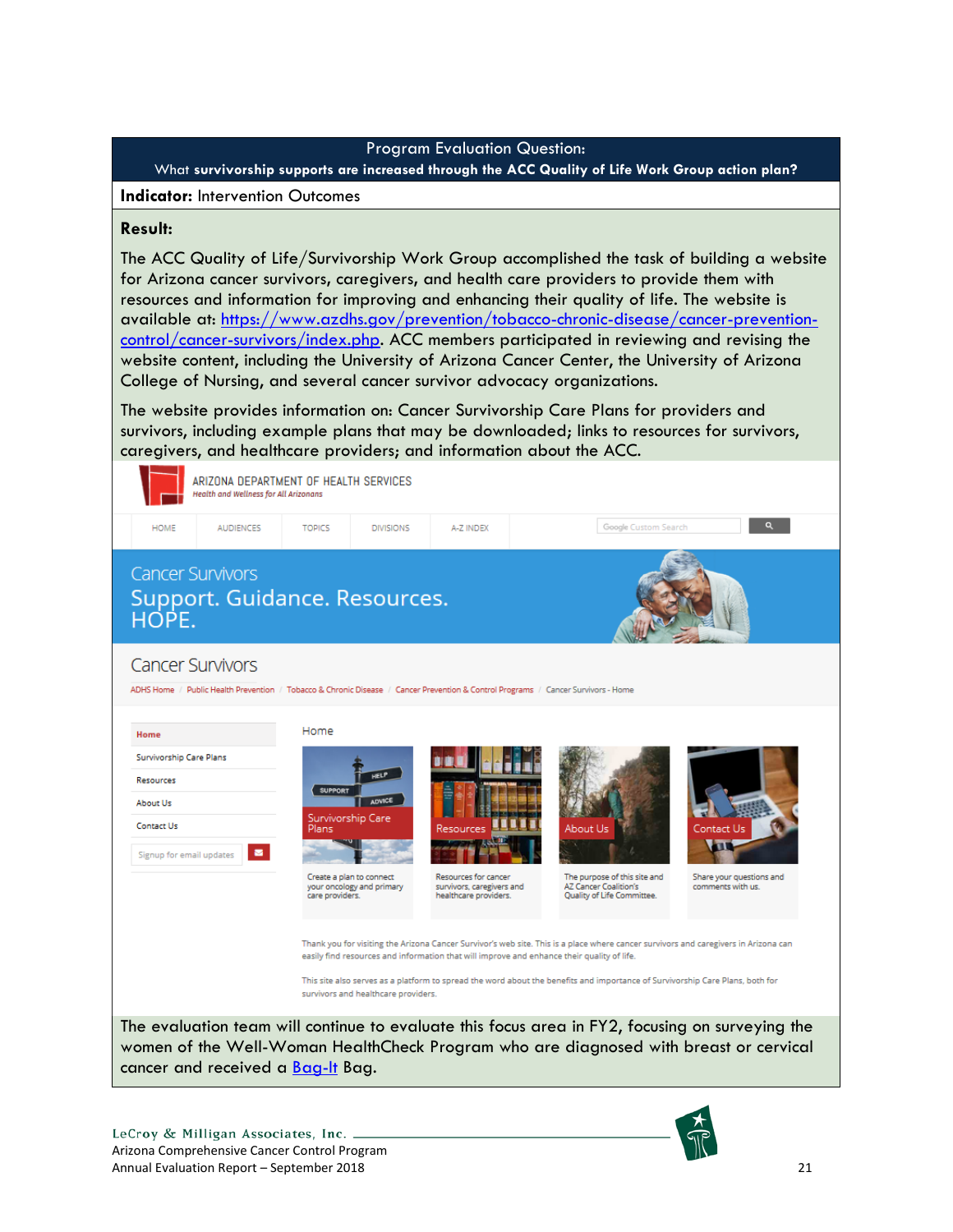**To what extent does the CCC support the Hopi Tribe in developing a Hopi Cancer Profile and Hopi Cancer Control Plan?**

#### **Indicator:** Intervention Outcomes

#### **Result:**

The Arizona Comprehensive Cancer Control Program completed the initial phase of developing the Hopi Cancer Profile, including meeting with key stakeholders, helping to determine their needs, and establishing boundaries on the research. The Hopi Cancer Profile data document was produced at the end of FY1 and shared with the Hopi Tribe. This document is not yet publicly available. The Comprehensive Cancer Control Program is working to make this document more user friendly, with less text and a user-friendly layout. The Arizona Comprehensive Cancer Control Program will continue to support the Hopi Tribe in identifying partners to begin development of the Hopi Cancer Control Plan. Comprehensive Cancer Control staff met with the Hopi Tribe several times in 2018 to provide technical assistance regarding the fundamentals of cancer control. Several meetings covered the following: the elements of implementing a cancer coalition, the Nine Habits of Successful Cancer Coalitions, cancer data how it is collected and what it means and the review of the Hopi specific cancer data. At this time the Hopi Cancer Data is being reformatted to meet the needs of stakeholders. As this focus area is still in progress, the evaluation team will continue to evaluate this area in FY2.

#### Program Evaluation Question:

**What media campaign efforts are utilized by Bureau of Tobacco and Chronic Disease to link tobacco use to cancer? What is the long-term impact of these efforts on cancer incidence rates?**

#### **Indicator:** Intervention Outcomes

#### **Result:**

Within the ADHS Bureau of Tobacco and Chronic Disease, the [Tobacco Free Arizona](https://www.azdhs.gov/prevention/tobacco-chronic-disease/tobacco-free-az/index.php) initiative has been generating awareness across Arizona about the risks linked with tobacco use and secondhand smoke, including cancer, and resources and services available to Arizonans quit. This media campaign includes radio advertisements, television commercials, and online social media. ADHS BTCD Tobacco Free Arizona Media Campaigns include the following:

[Project Quit](http://ashline.org/) is a new initiative developed in partnership with the Arizona Smokers' Helpline (ASHLine) to showcase the tobacco quit process. One of the more difficult addictions to break, a successful tobacco quitter can make, on average, 10 unsuccessful attempts to finally kick the habit. Prior ASHLine marketing efforts have focused on services provided by the ASHLine and/or the personal story of real tobacco quitters. Project Quit married these two efforts showcasing the quit process while the audience a behind-thescenes look at how the ASHLine interfaces with its clients.

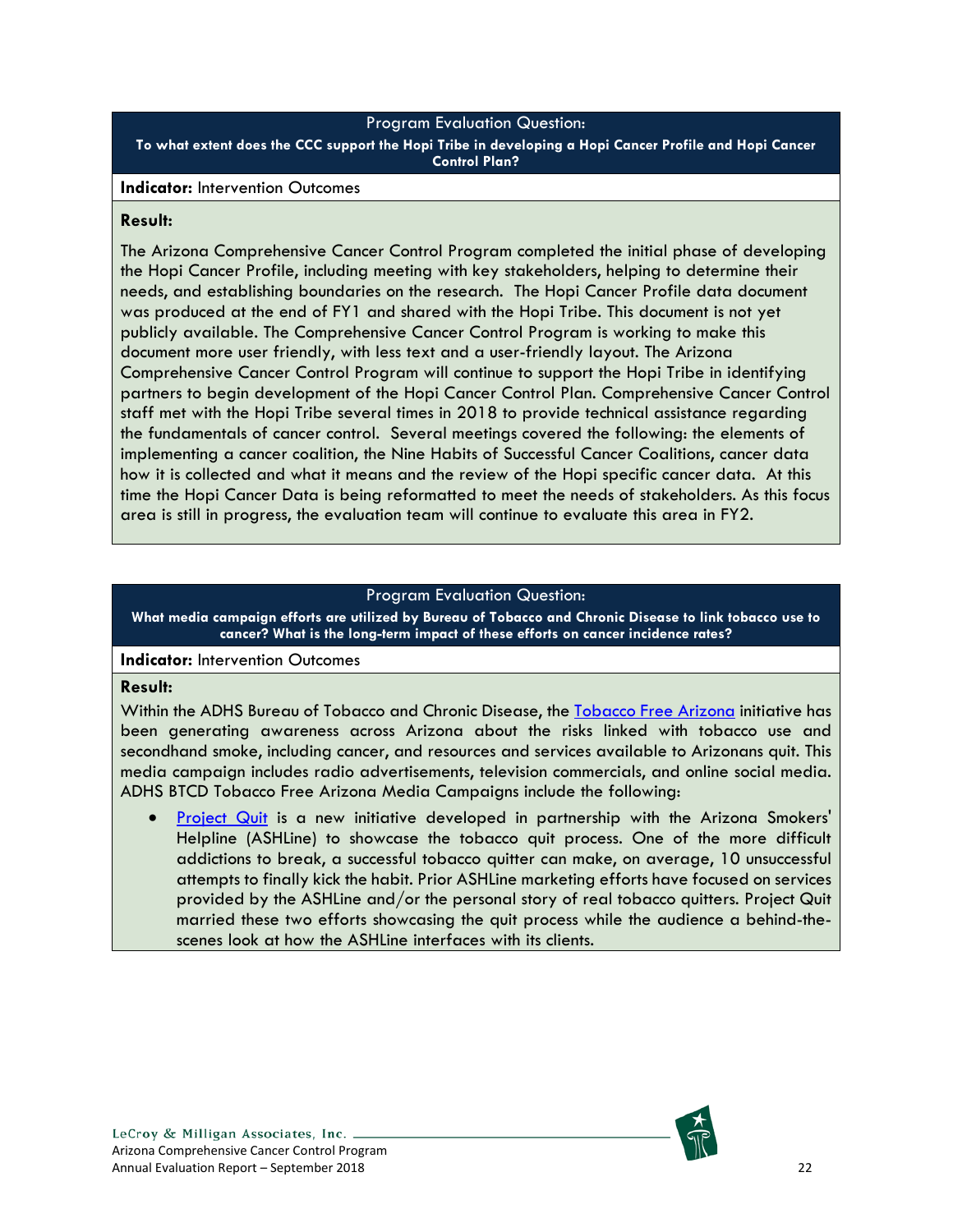The [CIGNAL](http://www.standaz.com/) is Arizona's tobacco youth cessation effort aimed at teens and young adults ages 15-24 through Arizona Students Taking a New Direction (STAND). This age group has been a glaring gap in services nationally as youth prevention focuses on minors 17 and under and evidence-based tobacco quitlines, such as the ASHLine, are traditionally geared towards adults 35-54.

Additionally, ADHS Office of Environmental Health's [Smoke-Free Arizona](https://www.azdhs.gov/preparedness/epidemiology-disease-control/smoke-free-arizona/index.php) initiative helps enforce the Smoke-Free Arizona legislation. View the [2018 Smoke-Free Arizona Annual Report](https://www.azdhs.gov/documents/preparedness/epidemiology-disease-control/smoke-free-arizona/reports/sfa-annual-report-2018.PDF) for more information about the Arizona legislation and initiatives.

Additionally, the Arizona Comprehensive Cancer Control Program has established a Smoke-Free Housing Work Group that is working with all 12 Public Housing Agencies (PHAs) in Arizona to implement the U.S. Department of Housing and Urban Development (HUD) rule that requires all PHAs to implement a smoke-free policy by July 30, 2018. HUD's rule is a continuation of its formal encouragement of the adoption of smoke-free policies in public housing, multifamily housing, and mixed-income housing. Smoke-Free Housing Work Group has partnered with [Arizona Smoke-Free Living](http://www.azsmokefreeliving.org/) to produce toolkits, educational resources, information, and templates for property managers and residents regarding HUDs smoke-free policy.

#### **Preliminary Outcomes of the Smoke-Free Housing Work Group**

Through the support of American Lung Association and HUD regional office, this Work Group has been able to capture measures to demonstrate the impact the Work Group has had on advancing the smoke-free efforts in Arizona. The red lines on the graphs represent the point when the Work Group formed.

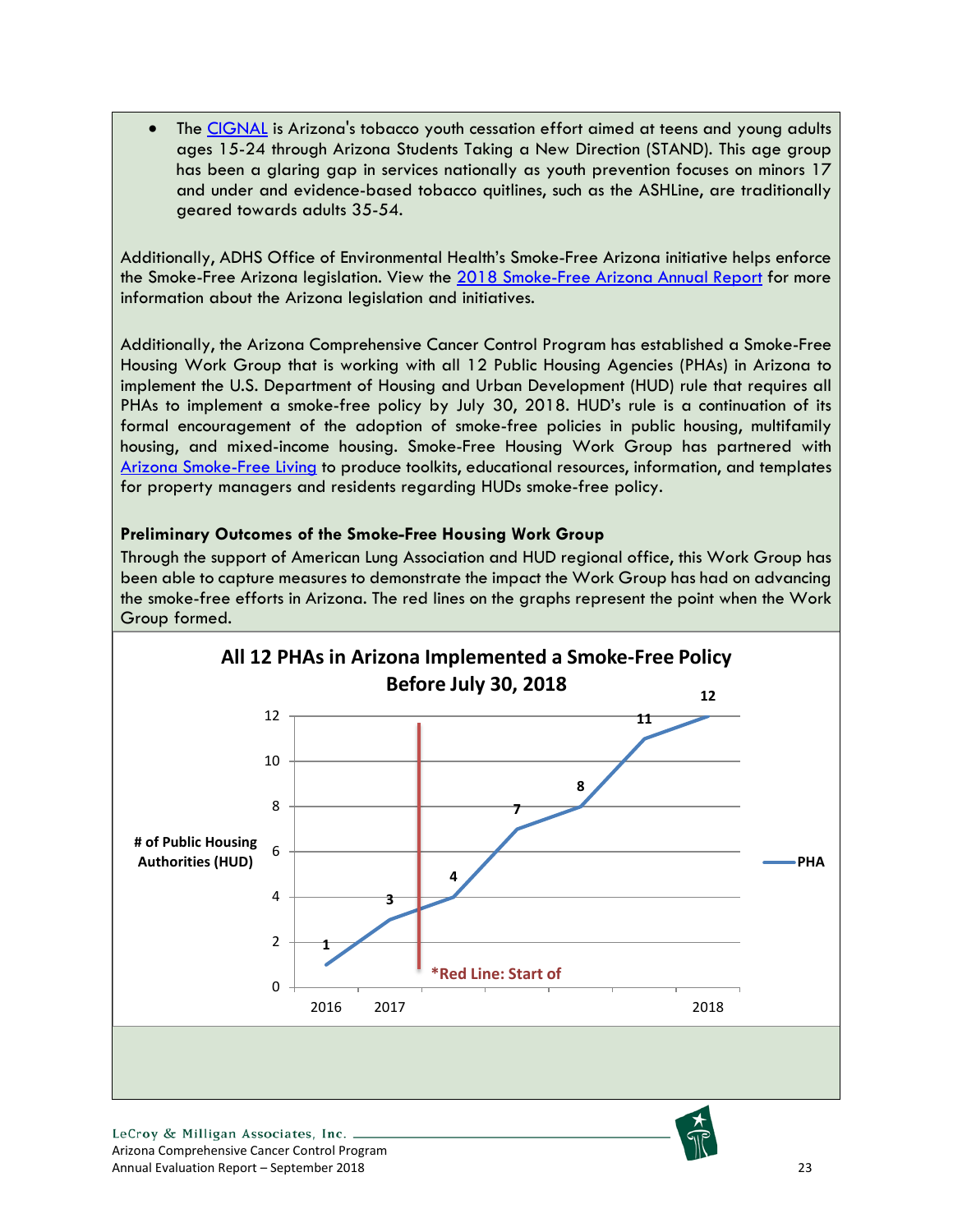**What media campaign efforts are utilized by Bureau of Tobacco and Chronic Disease to link tobacco use to cancer? What is the long-term impact of these efforts on cancer incidence rates?**

The unique partnership of this Work Group anticipated the needs of the 12 PHAs by providing training, presentations, signage, and technical support, which enabled an earlier adoption and implementation of HUD's requirements. It is important to acknowledge that two of the PHAs had implemented smoke-free policies prior to the Work Group's creation.

Some of the successes experienced thus far include:

- Early on Smoke-Free Housing Work Group met with HUD's headquarters and regional smoke-free housing ambassadors to inform them about local efforts in support of the HUD Final Rule
- All 12 Arizona PHAs (6,165 units) achieved compliance 30 days before the HUD Final Rule deadline; ten adopted/implemented a "gold" or "silver" level policy
- Request for property smoke-free signage grew over three and a half times from 2017 to 2018
- ALA/ASFLs signage budget grew by almost double from 2017 to 2018
- ALA/ASFLs Engagements "touch points" increased by 67% with PHAs with the creation of AZSFSHC

Smoke-Free Housing Work Group's accomplishments are beginning to create future opportunities to enhance smoke-free multi-family housing efforts. Unanticipated opportunities for partnerships are underway as follows:

- Community Health Equity grant in fall 2018 through Mayo Clinic. These grant funds will allow for an intervention program to improve tobacco cessation and quit rates among PHA residents.
- A partnership with Arizona Department of Housing to support smoke-free policy adoption, implementation, and enforcement for LIHTC awardees who have received tax credits for a smoke-free policy.
- Relationships were developed with regional state-level LIHTC Program consortium to identify best practices and challenges with enforcing a smoke-free policy.

These are successful outcomes by any measure. This Work Group will continue the work of supporting public housing staff and residents to aid in creating healthy, sustainable environments. The hope is to create healthy communities and healthy people. As this focus area is still in progress, the evaluation team will continue to evaluate the work of the Smoke-Free Housing Work Group in FY2.